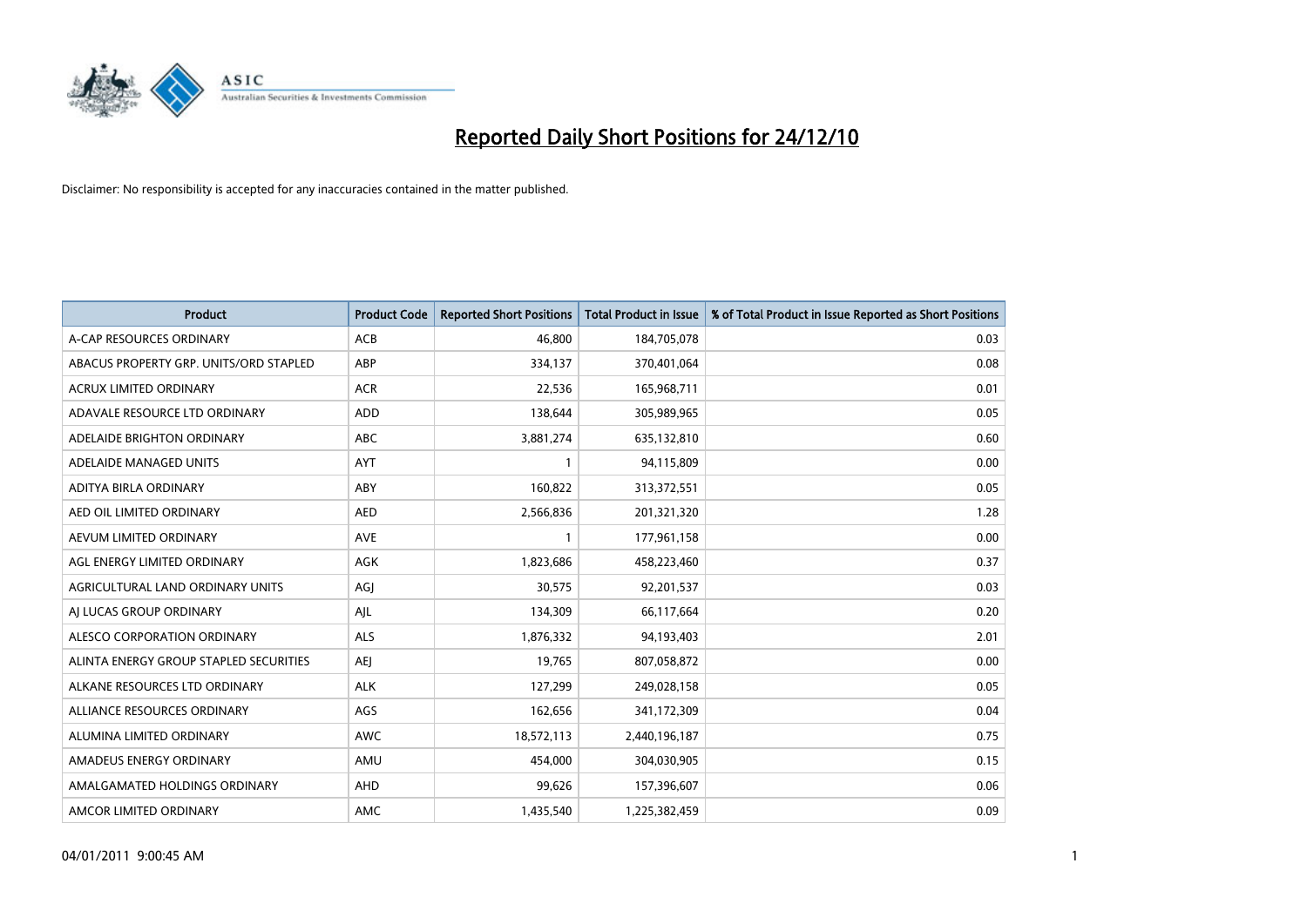

| <b>Product</b>                          | <b>Product Code</b> | <b>Reported Short Positions</b> | <b>Total Product in Issue</b> | % of Total Product in Issue Reported as Short Positions |
|-----------------------------------------|---------------------|---------------------------------|-------------------------------|---------------------------------------------------------|
| AMP LIMITED ORDINARY                    | AMP                 | 12,200,331                      | 2,094,424,200                 | 0.54                                                    |
| AMPELLA MINING ORDINARY                 | <b>AMX</b>          | 688,515                         | 200,225,108                   | 0.34                                                    |
| ANDEAN RESOURCES LTD ORDINARY           | <b>AND</b>          | 455,705                         | 553,837,096                   | 0.07                                                    |
| ANSELL LIMITED ORDINARY                 | <b>ANN</b>          | 2,742,385                       | 133,007,903                   | 2.06                                                    |
| ANTARES ENERGY LTD ORDINARY             | <b>AZZ</b>          | 125,490                         | 299,333,110                   | 0.04                                                    |
| ANZ BANKING GRP LTD ORDINARY            | ANZ                 | 2,927,883                       | 2,595,984,659                 | 0.10                                                    |
| APA GROUP STAPLED SECURITIES            | <b>APA</b>          | 6,512,221                       | 551,689,118                   | 1.18                                                    |
| APEX MINERALS NL ORDINARY               | <b>AXM</b>          | 885,146                         | 3,567,819,915                 | 0.02                                                    |
| APN EUROPEAN RETAIL UNITS STAPLED SEC.  | <b>AEZ</b>          | 11,832                          | 544,910,660                   | 0.00                                                    |
| APN NEWS & MEDIA ORDINARY               | <b>APN</b>          | 14,637,327                      | 606,084,019                   | 2.41                                                    |
| APOLLO GAS LIMITED ORDINARY             | <b>AZO</b>          | 375,000                         | 90,400,136                    | 0.41                                                    |
| AQUARIUS PLATINUM. ORDINARY             | <b>AQP</b>          | 2,948,507                       | 463,241,295                   | 0.62                                                    |
| AQUILA RESOURCES ORDINARY               | <b>AQA</b>          | 1,929,133                       | 356,489,297                   | 0.54                                                    |
| ARAFURA RESOURCE LTD ORDINARY           | <b>ARU</b>          | 1,667,386                       | 366,300,342                   | 0.45                                                    |
| ARB CORPORATION ORDINARY                | ARP                 | 55,166                          | 72,481,302                    | 0.07                                                    |
| ARDENT LEISURE GROUP STAPLED SECURITIES | AAD                 | 1,700,149                       | 312,836,274                   | 0.54                                                    |
| ARISTOCRAT LEISURE ORDINARY             | <b>ALL</b>          | 24,914,354                      | 533,983,910                   | 4.67                                                    |
| ASCIANO LIMITED ORDINARY                | <b>AIO</b>          | 28,157,617                      | 2,926,103,883                 | 0.97                                                    |
| ASG GROUP LIMITED ORDINARY              | ASZ                 | 6,170                           | 168,247,718                   | 0.00                                                    |
| ASPEN GROUP ORD/UNITS STAPLED           | APZ                 | 1,159,694                       | 588,269,075                   | 0.18                                                    |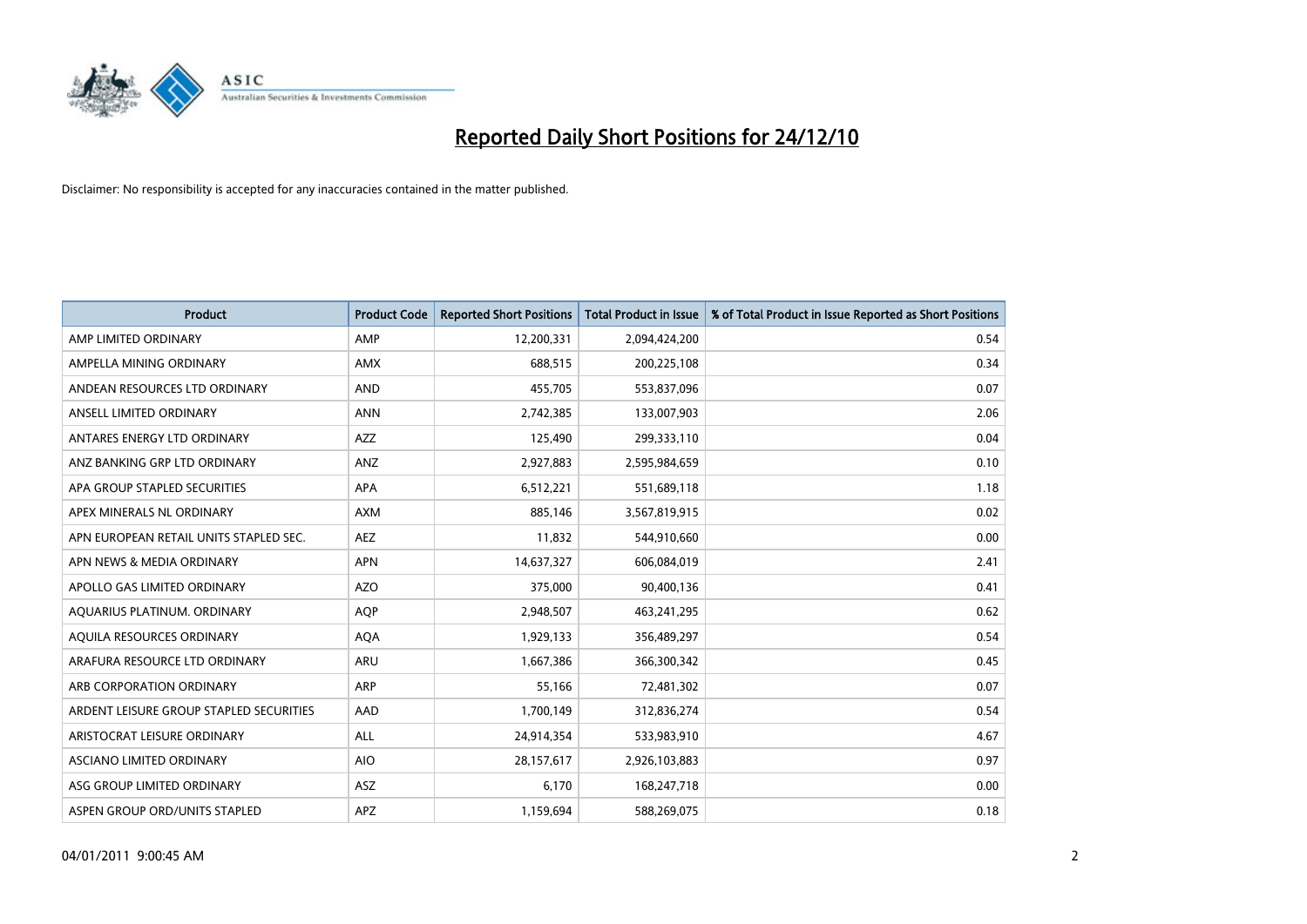

| Product                                 | <b>Product Code</b> | <b>Reported Short Positions</b> | <b>Total Product in Issue</b> | % of Total Product in Issue Reported as Short Positions |
|-----------------------------------------|---------------------|---------------------------------|-------------------------------|---------------------------------------------------------|
| ASTRO JAP PROP GROUP STAPLED SECURITIES | AJA                 | 42,951                          | 508,212,161                   | 0.01                                                    |
| ASX LIMITED ORDINARY                    | ASX                 | 1,557,073                       | 175,136,729                   | 0.88                                                    |
| ATLANTIC LIMITED ORDINARY               | ATI                 | 228,623                         | 108,893,070                   | 0.21                                                    |
| ATLAS IRON LIMITED ORDINARY             | <b>AGO</b>          | 6,024,525                       | 546,957,119                   | 1.08                                                    |
| AUCKLAND INTERNATION ORDINARY           | AIA                 | 121,987                         | 1,317,998,787                 | 0.01                                                    |
| <b>AURORA OIL &amp; GAS ORDINARY</b>    | <b>AUT</b>          | 308,602                         | 379,787,862                   | 0.08                                                    |
| AUSDRILL LIMITED ORDINARY               | ASL                 | 256,635                         | 262,833,907                   | 0.10                                                    |
| AUSENCO LIMITED ORDINARY                | AAX                 | 4,214,853                       | 122,427,576                   | 3.43                                                    |
| <b>AUSTAL LIMITED ORDINARY</b>          | ASB                 | 204,350                         | 188,069,638                   | 0.10                                                    |
| <b>AUSTAR UNITED ORDINARY</b>           | <b>AUN</b>          | 15,785,869                      | 1,271,357,418                 | 1.24                                                    |
| AUSTBROKERS HOLDINGS ORDINARY           | <b>AUB</b>          | $\overline{2}$                  | 54,339,433                    | 0.00                                                    |
| AUSTIN ENGINEERING ORDINARY             | <b>ANG</b>          | 24,352                          | 71,364,403                    | 0.03                                                    |
| <b>AUSTRALAND ASSETS ASSETS</b>         | AAZPB               | 1,168                           | 2,750,000                     | 0.04                                                    |
| AUSTRALAND PROPERTY STAPLED SECURITY    | <b>ALZ</b>          | 2,728,057                       | 576,837,197                   | 0.46                                                    |
| AUSTRALIAN AGRICULT. ORDINARY           | AAC                 | 1,735,946                       | 264,264,459                   | 0.64                                                    |
| <b>AUSTRALIAN EDUCATION UNITS</b>       | <b>AEU</b>          | 625,000                         | 134,973,383                   | 0.46                                                    |
| AUSTRALIAN INFRASTR. UNITS/ORDINARY     | <b>AIX</b>          | 293,561                         | 620,733,944                   | 0.06                                                    |
| AUSTRALIAN MINES LTD ORDINARY           | <b>AUZ</b>          | 1,400,000                       | 349,083,108                   | 0.40                                                    |
| AUSTRALIAN PHARM, ORDINARY              | API                 | 1,233,181                       | 488,115,883                   | 0.24                                                    |
| AUTOMOTIVE HOLDINGS ORDINARY            | <b>AHE</b>          | 481,566                         | 226,387,577                   | 0.21                                                    |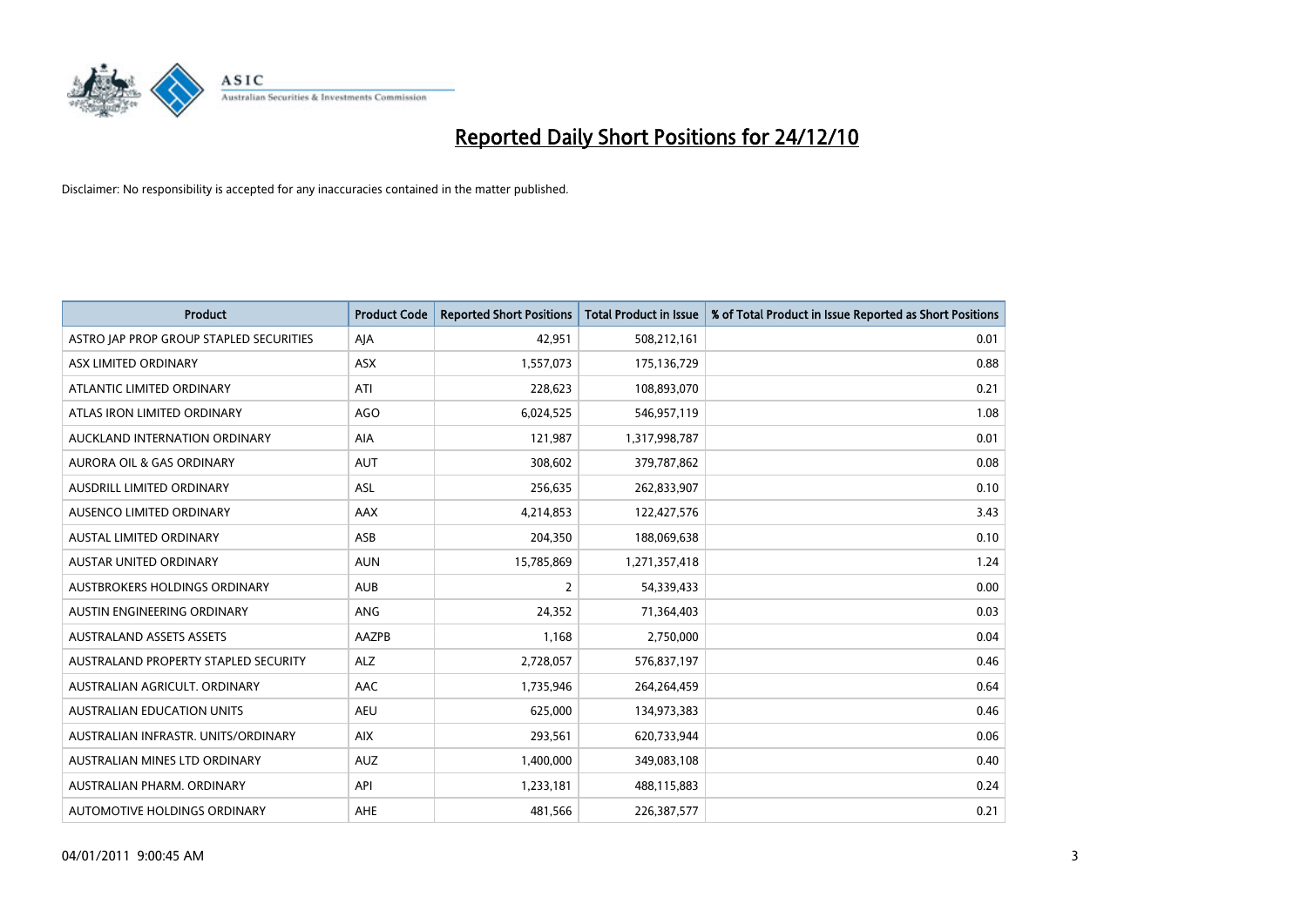

| Product                              | <b>Product Code</b> | <b>Reported Short Positions</b> | <b>Total Product in Issue</b> | % of Total Product in Issue Reported as Short Positions |
|--------------------------------------|---------------------|---------------------------------|-------------------------------|---------------------------------------------------------|
| <b>AUZEX RESOURCES ORDINARY</b>      | AZX                 | 65,000                          | 94,295,380                    | 0.07                                                    |
| AVEXA LIMITED ORDINARY               | <b>AVX</b>          | 243,657                         | 847,688,779                   | 0.03                                                    |
| AVOCA RESOURCES ORDINARY             | <b>AVO</b>          | 62,899                          | 302,599,660                   | 0.02                                                    |
| AWE LIMITED ORDINARY                 | <b>AWE</b>          | 3,857,519                       | 521,871,941                   | 0.76                                                    |
| AXA ASIA PACIFIC ORDINARY            | <b>AXA</b>          | 452,395                         | 2,067,095,545                 | 0.01                                                    |
| BANK OF QUEENSLAND. ORDINARY         | <b>BOO</b>          | 744,031                         | 222,072,957                   | 0.34                                                    |
| <b>BANNERMAN RESOURCES ORDINARY</b>  | <b>BMN</b>          | 56,298                          | 234,435,934                   | 0.02                                                    |
| BATHURST RESOURCES ORDINARY          | <b>BTU</b>          | 2,970,453                       | 608,686,983                   | 0.49                                                    |
| <b>BAUXITE RESOURCE LTD ORDINARY</b> | <b>BAU</b>          | 35,697                          | 234,379,896                   | 0.02                                                    |
| <b>BC IRON LIMITED ORDINARY</b>      | <b>BCI</b>          | 21,500                          | 92,561,000                    | 0.02                                                    |
| BEACH ENERGY LIMITED ORDINARY        | <b>BPT</b>          | 4,726,383                       | 1,099,021,290                 | 0.44                                                    |
| BENDIGO AND ADELAIDE ORDINARY        | <b>BEN</b>          | 5,771,580                       | 357,588,814                   | 1.60                                                    |
| BERKELEY RESOURCES ORDINARY          | <b>BKY</b>          | 435,534                         | 141,935,898                   | 0.30                                                    |
| BETASHARES ASX FIN ETF UNITS         | <b>OFN</b>          | 12,650                          | 3,209,251                     | 0.39                                                    |
| <b>BHP BILLITON LIMITED ORDINARY</b> | <b>BHP</b>          | 22,882,042                      | 3,356,081,497                 | 0.68                                                    |
| <b>BILLABONG ORDINARY</b>            | <b>BBG</b>          | 7,236,246                       | 253,613,826                   | 2.84                                                    |
| <b>BIOTA HOLDINGS ORDINARY</b>       | <b>BTA</b>          | 544,160                         | 180,691,377                   | 0.30                                                    |
| <b>BISALLOY STEEL ORDINARY</b>       | <b>BIS</b>          | 84,480                          | 216,455,965                   | 0.04                                                    |
| BKI INVESTMENT LTD ORDINARY          | BKI                 | 508                             | 420,919,092                   | 0.00                                                    |
| <b>BLACKTHORN RESOURCES ORDINARY</b> | <b>BTR</b>          | 35,848                          | 106,885,300                   | 0.03                                                    |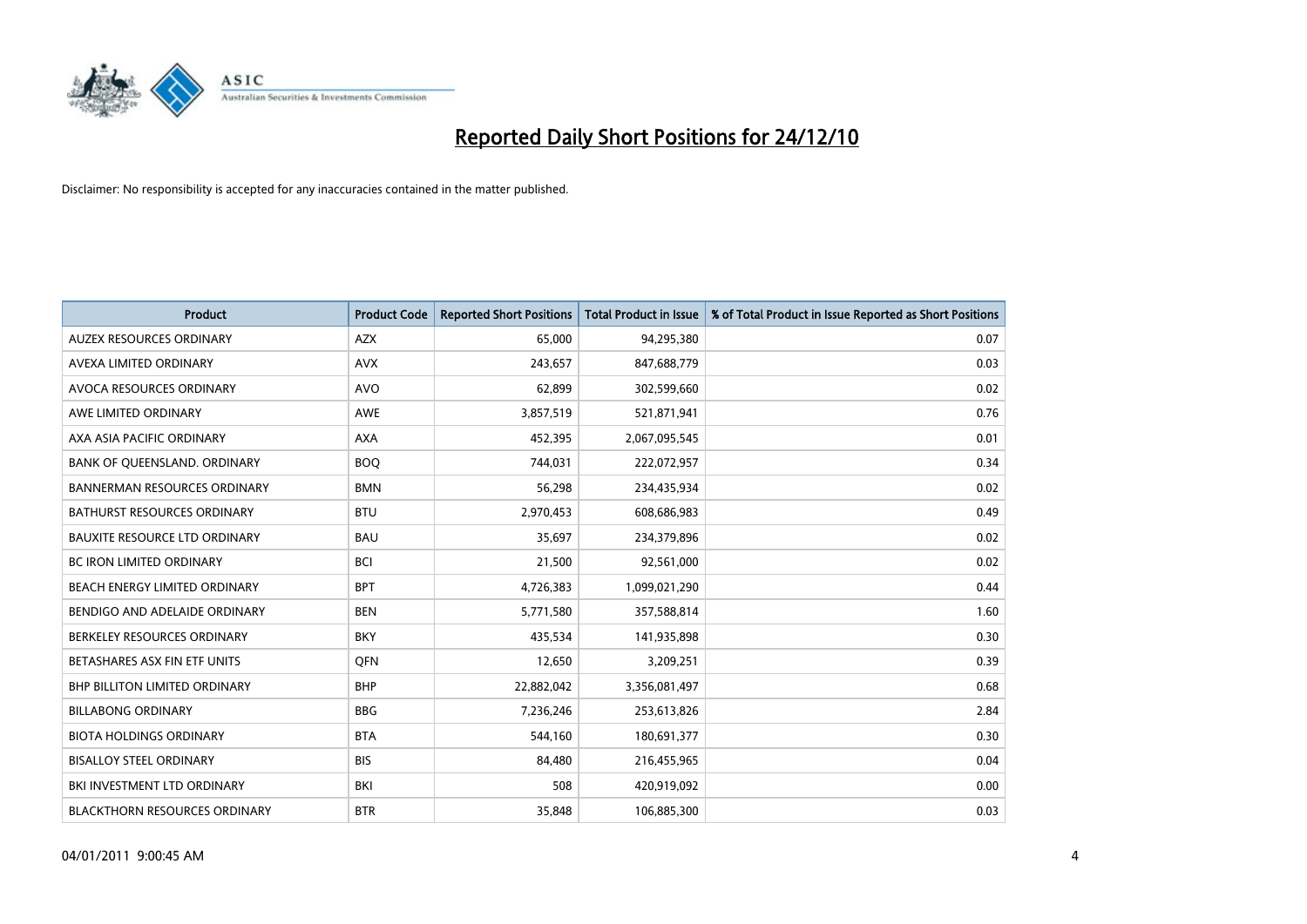

| Product                                  | <b>Product Code</b> | <b>Reported Short Positions</b> | <b>Total Product in Issue</b> | % of Total Product in Issue Reported as Short Positions |
|------------------------------------------|---------------------|---------------------------------|-------------------------------|---------------------------------------------------------|
| <b>BLUESCOPE STEEL LTD ORDINARY</b>      | <b>BSL</b>          | 27,535,905                      | 1,842,207,385                 | 1.49                                                    |
| <b>BOART LONGYEAR ORDINARY</b>           | <b>BLY</b>          | 1,123,036                       | 461,163,412                   | 0.23                                                    |
| <b>BOOM LOGISTICS ORDINARY</b>           | <b>BOL</b>          | 337,999                         | 461,500,712                   | 0.07                                                    |
| <b>BORAL LIMITED, ORDINARY</b>           | <b>BLD</b>          | 23,755,777                      | 724,446,767                   | 3.29                                                    |
| BOTSWANA METALS LTD ORDINARY             | <b>BML</b>          | 7,000                           | 106,421,094                   | 0.01                                                    |
| <b>BOW ENERGY LIMITED ORDINARY</b>       | <b>BOW</b>          | 102,758                         | 322,927,187                   | 0.04                                                    |
| <b>BRADKEN LIMITED ORDINARY</b>          | <b>BKN</b>          | 356,808                         | 139,639,929                   | 0.26                                                    |
| <b>BRAMBLES LIMITED ORDINARY</b>         | <b>BXB</b>          | 6,424,773                       | 1,434,500,299                 | 0.45                                                    |
| BREVILLE GROUP LTD ORDINARY              | <b>BRG</b>          | 2,740                           | 129,615,322                   | 0.00                                                    |
| <b>BRICKWORKS LIMITED ORDINARY</b>       | <b>BKW</b>          | 20,699                          | 147,567,333                   | 0.01                                                    |
| <b>BROCKMAN RESOURCES ORDINARY</b>       | <b>BRM</b>          | 137,488                         | 143,903,151                   | 0.09                                                    |
| <b>BUNNINGS WAREHOUSE ORDINARY UNITS</b> | <b>BWP</b>          | 787,520                         | 427,042,646                   | 0.19                                                    |
| <b>BURU ENERGY ORDINARY</b>              | <b>BRU</b>          | 155,589                         | 182,780,549                   | 0.09                                                    |
| <b>CABCHARGE AUSTRALIA ORDINARY</b>      | CAB                 | 917,644                         | 120,437,014                   | 0.75                                                    |
| CALTEX AUSTRALIA ORDINARY                | <b>CTX</b>          | 4,675,340                       | 270,000,000                   | 1.73                                                    |
| <b>CAMPBELL BROTHERS ORDINARY</b>        | CPB                 | 63,958                          | 67,008,903                    | 0.10                                                    |
| CAPE LAMBERT RES LTD ORDINARY            | <b>CFE</b>          | 1,026,514                       | 588,652,832                   | 0.17                                                    |
| <b>CARBON ENERGY ORDINARY</b>            | <b>CNX</b>          | 501,113                         | 640,444,620                   | 0.07                                                    |
| <b>CARDNO LIMITED ORDINARY</b>           | CDD                 | 42,035                          | 105,797,439                   | 0.04                                                    |
| CARNARVON PETROLEUM ORDINARY             | <b>CVN</b>          | 96,790                          | 687,820,634                   | 0.02                                                    |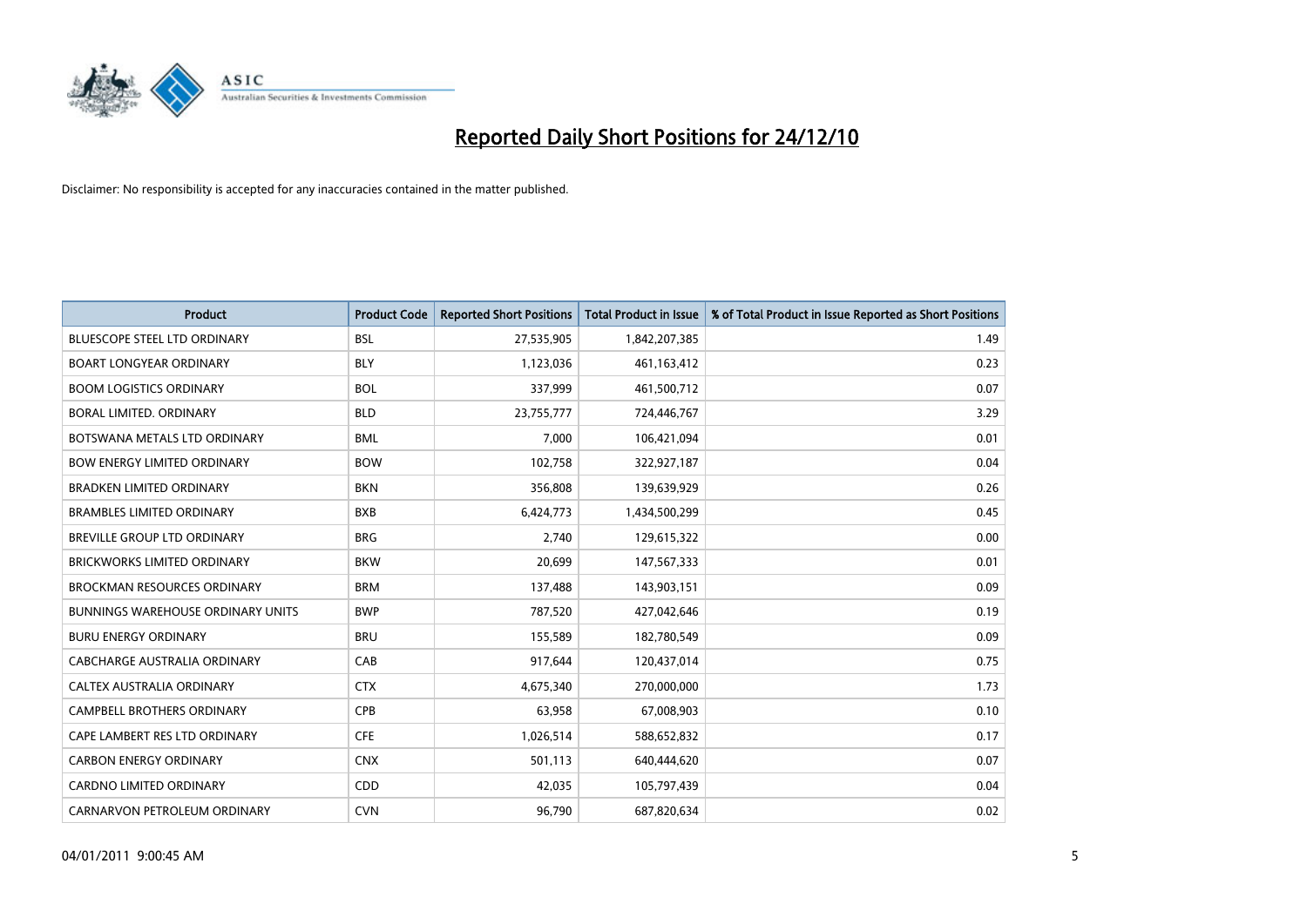

| Product                                 | <b>Product Code</b> | <b>Reported Short Positions</b> | <b>Total Product in Issue</b> | % of Total Product in Issue Reported as Short Positions |
|-----------------------------------------|---------------------|---------------------------------|-------------------------------|---------------------------------------------------------|
| <b>CARNEGIE WAVE ENERGY ORDINARY</b>    | <b>CWE</b>          | 83,000                          | 565,237,627                   | 0.01                                                    |
| CARPATHIAN RESOURCES ORDINARY           | <b>CPN</b>          | 75,000                          | 265,533,501                   | 0.03                                                    |
| CARPENTARIA EXP. LTD ORDINARY           | CAP                 | 9,777                           | 94,191,301                    | 0.01                                                    |
| CARSALES.COM LTD ORDINARY               | <b>CRZ</b>          | 2,625,507                       | 234,073,300                   | 1.11                                                    |
| CASH CONVERTERS ORD/DIV ACCESS          | CCV                 | 89,322                          | 379,761,025                   | 0.02                                                    |
| <b>CASPIAN OIL &amp; GAS ORDINARY</b>   | <b>CIG</b>          | 50,000                          | 1,331,500,513                 | 0.00                                                    |
| CATALPA RESOURCES ORDINARY              | <b>CAH</b>          | 171,915                         | 162,832,907                   | 0.11                                                    |
| CEC GROUP LIMITED ORDINARY              | <b>CEG</b>          | 1,750                           | 79,662,662                    | 0.00                                                    |
| <b>CELLNET GROUP ORDINARY</b>           | <b>CLT</b>          | 1,342                           | 69,875,723                    | 0.00                                                    |
| CENTRAL PETROLEUM ORDINARY              | <b>CTP</b>          | 11,455                          | 982,298,842                   | 0.00                                                    |
| CENTRO PROPERTIES UNITS/ORD STAPLED     | <b>CNP</b>          | 324,031                         | 972,414,514                   | 0.03                                                    |
| CENTRO RETAIL GROUP STAPLED SECURITIES  | <b>CER</b>          | 773,321                         | 2,286,399,424                 | 0.03                                                    |
| CERAMIC FUEL CELLS ORDINARY             | <b>CFU</b>          | 397,373                         | 1,201,353,566                 | 0.03                                                    |
| <b>CFS RETAIL PROPERTY UNITS</b>        | <b>CFX</b>          | 26,171,871                      | 2,825,628,530                 | 0.93                                                    |
| <b>CHALICE GOLD MINES ORDINARY</b>      | <b>CHN</b>          | 67,500                          | 211,455,886                   | 0.03                                                    |
| CHALLENGER DIV.PRO. STAPLED UNITS       | <b>CDI</b>          | 79,848                          | 913,426,007                   | 0.00                                                    |
| CHALLENGER INFRAST. STAPLED UNITS       | <b>CIF</b>          | 8,731                           | 316,223,785                   | 0.00                                                    |
| CHALLENGER LIMITED ORDINARY             | <b>CGF</b>          | 5,287,327                       | 501,959,841                   | 1.06                                                    |
| <b>CHANDLER MACLEOD LTD ORDINARY</b>    | <b>CMG</b>          | 11,970                          | 422,031,685                   | 0.00                                                    |
| CHARTER HALL GROUP STAPLED US PROHIBIT. | <b>CHC</b>          | 867,711                         | 306,341,814                   | 0.27                                                    |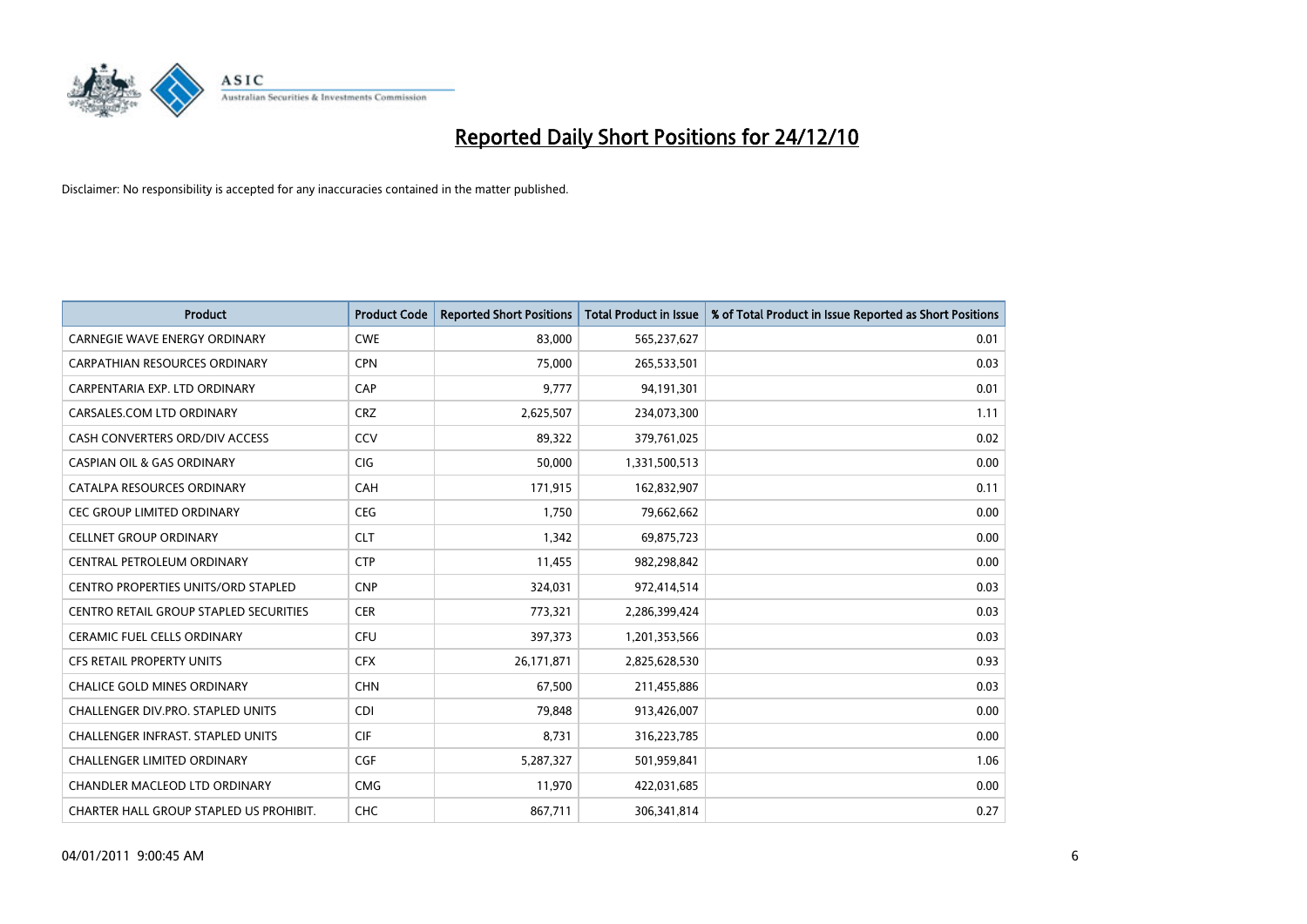

| Product                                 | <b>Product Code</b> | <b>Reported Short Positions</b> | <b>Total Product in Issue</b> | % of Total Product in Issue Reported as Short Positions |
|-----------------------------------------|---------------------|---------------------------------|-------------------------------|---------------------------------------------------------|
| <b>CHARTER HALL OFFICE UNIT</b>         | COO                 | 613,454                         | 493,319,730                   | 0.13                                                    |
| <b>CHARTER HALL RETAIL UNITS</b>        | <b>CQR</b>          | 173,930                         | 305,810,723                   | 0.06                                                    |
| CHEMGENEX PHARMACEUT ORDINARY           | <b>CXS</b>          | 195,195                         | 283,348,870                   | 0.07                                                    |
| CITADEL RESOURCE GRP ORDINARY           | CGG                 | 2,286,148                       | 2,420,045,889                 | 0.09                                                    |
| CITIGOLD CORP LTD ORDINARY              | <b>CTO</b>          | 2,070,886                       | 1,040,278,301                 | 0.20                                                    |
| CLINUVEL PHARMACEUT, ORDINARY           | CUV                 | 4,127                           | 30,344,956                    | 0.01                                                    |
| <b>CLOUGH LIMITED ORDINARY</b>          | <b>CLO</b>          | 448,206                         | 770,906,269                   | 0.05                                                    |
| <b>COAL &amp; ALLIED ORDINARY</b>       | <b>CNA</b>          | 19,315                          | 86,584,735                    | 0.02                                                    |
| COAL OF AFRICA LTD ORDINARY             | <b>CZA</b>          | 2,205,938                       | 530,514,663                   | 0.40                                                    |
| <b>COALSPUR MINES LTD ORDINARY</b>      | <b>CPL</b>          | 1,736,951                       | 484,329,575                   | 0.35                                                    |
| COCA-COLA AMATIL ORDINARY               | <b>CCL</b>          | 3,043,687                       | 756,003,067                   | 0.39                                                    |
| <b>COCHLEAR LIMITED ORDINARY</b>        | <b>COH</b>          | 931,607                         | 56,669,257                    | 1.64                                                    |
| <b>COCKATOO COAL ORDINARY</b>           | <b>COK</b>          | 706,498                         | 970,036,951                   | 0.07                                                    |
| <b>COFFEY INTERNATIONAL ORDINARY</b>    | <b>COF</b>          | 20,466                          | 132,577,523                   | 0.01                                                    |
| COMMONWEALTH BANK, ORDINARY             | <b>CBA</b>          | 12,438,316                      | 1,548,882,074                 | 0.78                                                    |
| <b>COMMONWEALTH PROP ORDINARY UNITS</b> | <b>CPA</b>          | 43,994,984                      | 2,449,599,711                 | 1.81                                                    |
| <b>COMPASS RESOURCES ORDINARY</b>       | <b>CMR</b>          | 101,480                         | 147,402,920                   | 0.07                                                    |
| <b>COMPUTERSHARE LTD ORDINARY</b>       | <b>CPU</b>          | 3,512,636                       | 555,664,059                   | 0.62                                                    |
| <b>CONNECTEAST GROUP STAPLED</b>        | <b>CEU</b>          | 37,480,260                      | 3,940,145,951                 | 0.96                                                    |
| CONQUEST MINING ORDINARY                | CQT                 | 600,000                         | 583,241,478                   | 0.10                                                    |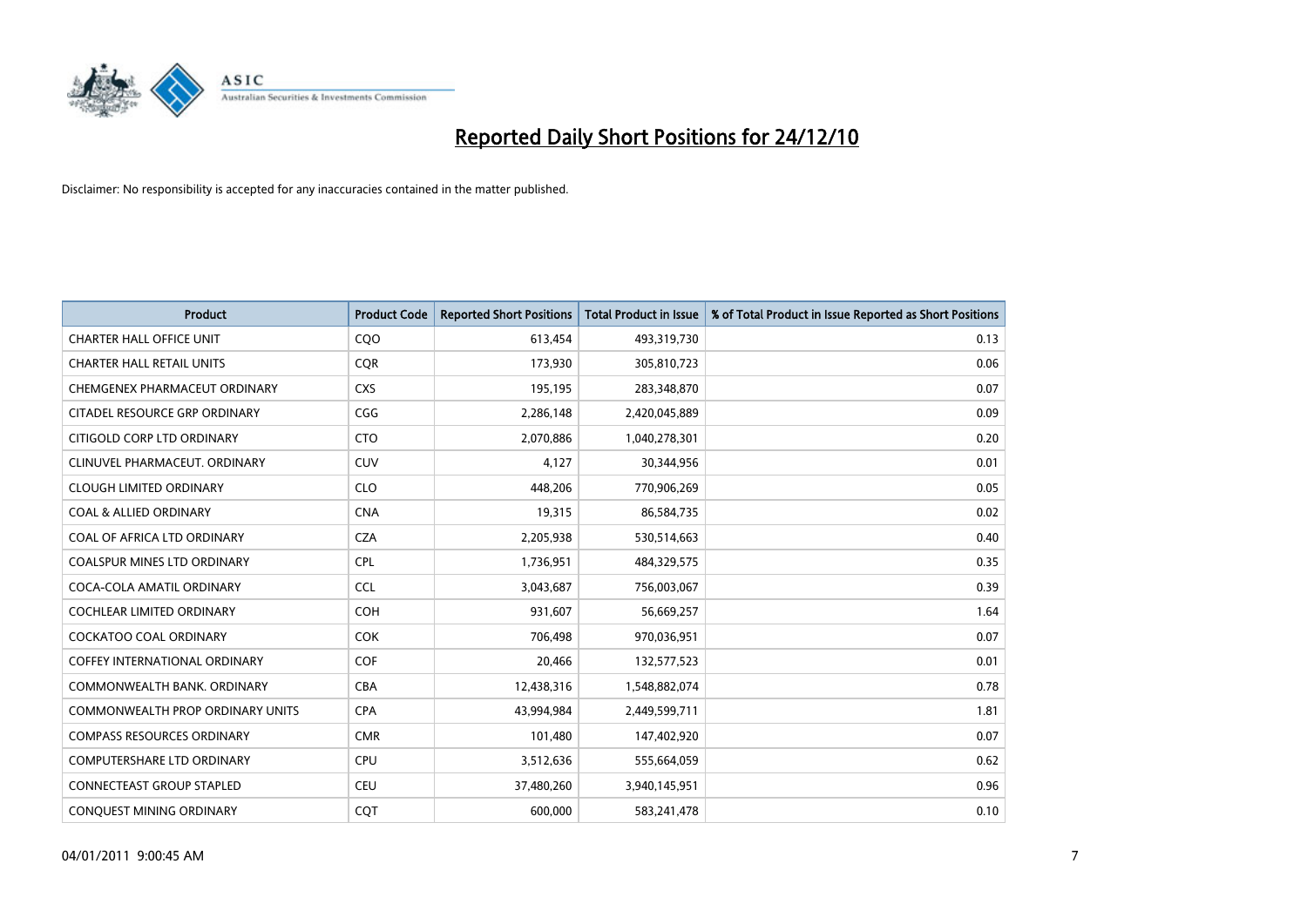

| Product                                  | <b>Product Code</b> | <b>Reported Short Positions</b> | <b>Total Product in Issue</b> | % of Total Product in Issue Reported as Short Positions |
|------------------------------------------|---------------------|---------------------------------|-------------------------------|---------------------------------------------------------|
| CONSOLIDATED MEDIA, ORDINARY             | CMJ                 | 1,154,753                       | 561,834,996                   | 0.21                                                    |
| CONTANGO MICROCAP ORDINARY               | <b>CTN</b>          | 7,500                           | 145,708,783                   | 0.01                                                    |
| COOPER ENERGY LTD ORDINARY               | <b>COE</b>          | 104,399                         | 292,576,001                   | 0.04                                                    |
| <b>COPPER STRIKE LTD ORDINARY</b>        | <b>CSE</b>          | 714                             | 129,455,571                   | 0.00                                                    |
| <b>CORDLIFE LIMITED ORDINARY</b>         | CBB                 | 1                               | 145,360,920                   | 0.00                                                    |
| <b>COUGAR METALS NL ORDINARY</b>         | CGM                 | 100,000                         | 406,223,576                   | 0.02                                                    |
| COUNT FINANCIAL ORDINARY                 | COU                 | 6,925                           | 262,212,976                   | 0.00                                                    |
| CRANE GROUP LIMITED ORDINARY             | <b>CRG</b>          | 1,192,720                       | 79,110,667                    | 1.51                                                    |
| <b>CROMWELL GROUP STAPLED SECURITIES</b> | <b>CMW</b>          | 21,193                          | 910,985,951                   | 0.00                                                    |
| <b>CROWN LIMITED ORDINARY</b>            | <b>CWN</b>          | 2,367,398                       | 754,131,800                   | 0.30                                                    |
| <b>CSG LIMITED ORDINARY</b>              | CSV                 | 446,220                         | 244,928,695                   | 0.17                                                    |
| <b>CSL LIMITED ORDINARY</b>              | <b>CSL</b>          | 3,515,387                       | 548,028,220                   | 0.61                                                    |
| <b>CSR LIMITED ORDINARY</b>              | <b>CSR</b>          | 2,068,189                       | 1,517,909,514                 | 0.13                                                    |
| <b>CUDECO LIMITED ORDINARY</b>           | CDU                 | 718,017                         | 145,412,643                   | 0.49                                                    |
| <b>CUSTOMERS LIMITED ORDINARY</b>        | <b>CUS</b>          | 111,864                         | 134,869,357                   | 0.08                                                    |
| DART ENERGY LTD ORDINARY                 | <b>DTE</b>          | 862,869                         | 548,188,184                   | 0.16                                                    |
| DAVID JONES LIMITED ORDINARY             | <b>DJS</b>          | 12,465,259                      | 514,034,694                   | 2.43                                                    |
| DECMIL GROUP LIMITED ORDINARY            | <b>DCG</b>          | 17,397                          | 124,204,568                   | 0.01                                                    |
| DEEP YELLOW LIMITED ORDINARY             | <b>DYL</b>          | 15,876                          | 1,125,814,458                 | 0.00                                                    |
| DEVINE LIMITED ORDINARY                  | <b>DVN</b>          | 1,000                           | 634,918,223                   | 0.00                                                    |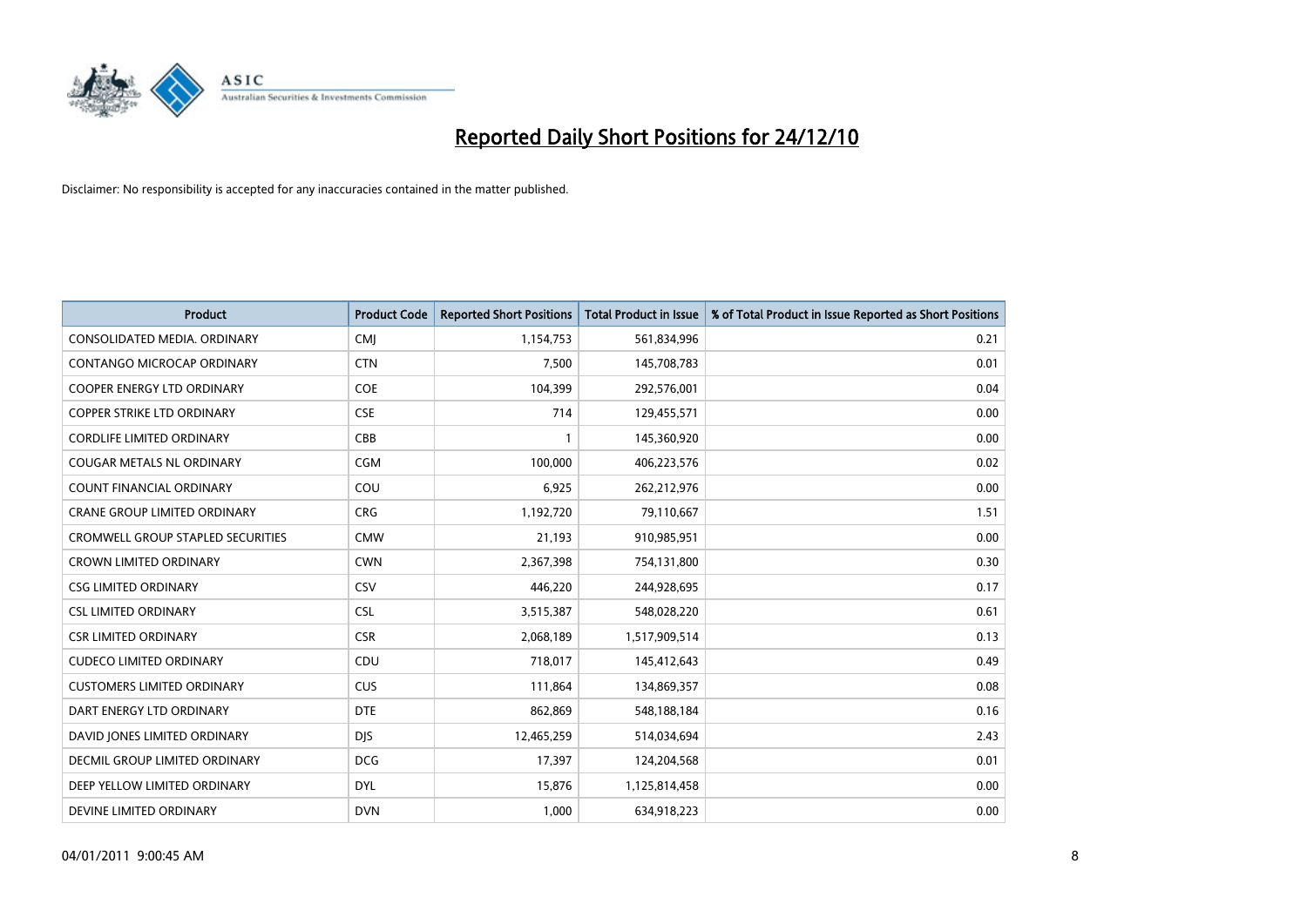

| Product                              | <b>Product Code</b> | <b>Reported Short Positions</b> | <b>Total Product in Issue</b> | % of Total Product in Issue Reported as Short Positions |
|--------------------------------------|---------------------|---------------------------------|-------------------------------|---------------------------------------------------------|
| DEXUS PROPERTY GROUP STAPLED UNITS   | <b>DXS</b>          | 2,055,028                       | 4,839,024,176                 | 0.04                                                    |
| DISCOVERY METALS LTD ORDINARY        | <b>DML</b>          | 311,088                         | 436,628,231                   | 0.06                                                    |
| DOMINION MINING ORDINARY             | <b>DOM</b>          | 158,495                         | 103,520,259                   | 0.14                                                    |
| DOMINO PIZZA ENTERPR ORDINARY        | <b>DMP</b>          | 3                               | 68,407,674                    | 0.00                                                    |
| DOWNER EDI LIMITED ORDINARY          | <b>DOW</b>          | 1,545,903                       | 343,178,483                   | 0.44                                                    |
| DUET GROUP STAPLED US PROHIBIT.      | <b>DUE</b>          | 1,328,726                       | 887,304,690                   | 0.15                                                    |
| <b>DULUXGROUP LIMITED ORDINARY</b>   | <b>DLX</b>          | 475,358                         | 367,456,259                   | 0.13                                                    |
| DWS ADVANCED ORDINARY                | <b>DWS</b>          | 104,238                         | 132,362,763                   | 0.08                                                    |
| DYESOL LIMITED ORDINARY              | <b>DYE</b>          | 340,000                         | 143,384,818                   | 0.24                                                    |
| <b>EASTERN STAR GAS ORDINARY</b>     | <b>ESG</b>          | 1,947,436                       | 991,567,041                   | 0.17                                                    |
| EDT RETAIL TRUST UNITS               | <b>EDT</b>          | 99,457                          | 4,700,290,868                 | 0.00                                                    |
| <b>ELDERS LIMITED ORDINARY</b>       | <b>ELD</b>          | 9,158,248                       | 448,598,480                   | 2.03                                                    |
| ELDORADO GOLD CORP CDI 1:1           | EAU                 | 25,530                          | 20,358,131                    | 0.14                                                    |
| ELIXIR PETROLEUM LTD ORDINARY        | <b>EXR</b>          | 324,400                         | 188,988,472                   | 0.17                                                    |
| <b>EMECO HOLDINGS ORDINARY</b>       | <b>EHL</b>          | 807,560                         | 631,237,586                   | 0.13                                                    |
| ENERGY RESOURCES ORDINARY 'A'        | ERA                 | 1,405,166                       | 190,737,934                   | 0.74                                                    |
| <b>ENERGY WORLD CORPOR. ORDINARY</b> | <b>EWC</b>          | 7,336,684                       | 1,561,166,672                 | 0.47                                                    |
| <b>ENTEK ENERGY LTD ORDINARY</b>     | ETE                 | 489,903                         | 287,692,535                   | 0.17                                                    |
| <b>ENTELLECT SOLUTIONS ORDINARY</b>  | <b>ESN</b>          | 464,050                         | 1,740,334,200                 | 0.03                                                    |
| ENVESTRA LIMITED ORDINARY            | <b>ENV</b>          | 1,770,436                       | 1,430,398,609                 | 0.13                                                    |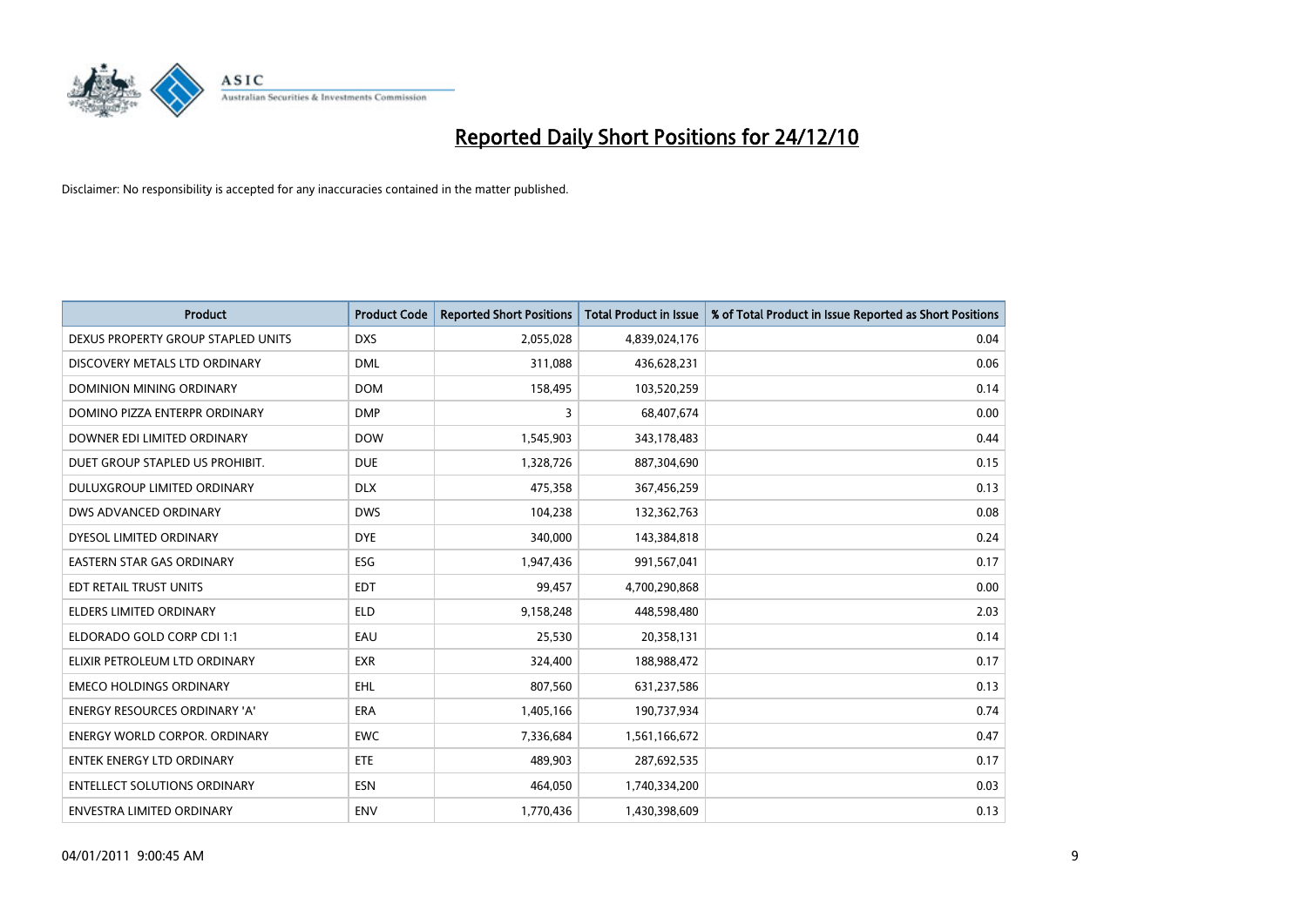

| Product                                   | <b>Product Code</b> | <b>Reported Short Positions</b> | <b>Total Product in Issue</b> | % of Total Product in Issue Reported as Short Positions |
|-------------------------------------------|---------------------|---------------------------------|-------------------------------|---------------------------------------------------------|
| EQUATORIAL RES LTD ORDINARY               | EQX                 | 15,900                          | 86,193,022                    | 0.02                                                    |
| EQUINOX MINERALS LTD CHESS DEPOSITARY INT | EQN                 | 2,775,589                       | 709,393,211                   | 0.40                                                    |
| <b>EVEREST FINANCIAL ORDINARY</b>         | <b>EFG</b>          | 4,300                           | 251,442,316                   | 0.00                                                    |
| <b>EXTRACT RESOURCES ORDINARY</b>         | <b>EXT</b>          | 227,828                         | 243,302,298                   | 0.09                                                    |
| FAIRFAX MEDIA LTD ORDINARY                | <b>FXJ</b>          | 294,527,344                     | 2,351,955,725                 | 12.52                                                   |
| <b>FERRAUS LIMITED ORDINARY</b>           | <b>FRS</b>          | 370                             | 205,700,890                   | 0.00                                                    |
| FISHER & PAYKEL APP. ORDINARY             | <b>FPA</b>          | 11,024,454                      | 724,235,162                   | 1.53                                                    |
| FISHER & PAYKEL H. ORDINARY               | <b>FPH</b>          | 2,327,456                       | 520,409,135                   | 0.45                                                    |
| FKP PROPERTY GROUP STAPLED SECURITIES     | <b>FKP</b>          | 8,642,108                       | 1,174,033,185                 | 0.73                                                    |
| FLEETWOOD CORP ORDINARY                   | <b>FWD</b>          | 60,665                          | 57,281,484                    | 0.10                                                    |
| FLETCHER BUILDING ORDINARY                | <b>FBU</b>          | 995,296                         | 611,250,393                   | 0.15                                                    |
| FLEXIGROUP LIMITED ORDINARY               | FXL                 | 143,282                         | 275,472,492                   | 0.05                                                    |
| <b>FLIGHT CENTRE ORDINARY</b>             | <b>FLT</b>          | 2,740,581                       | 99,789,746                    | 2.76                                                    |
| FLINDERS MINES LTD ORDINARY               | <b>FMS</b>          | 1,070,988                       | 1,820,149,571                 | 0.06                                                    |
| <b>FORGE GROUP LIMITED ORDINARY</b>       | FGE                 | 13,624                          | 82,844,014                    | 0.02                                                    |
| FORTE ENERGY NL ORDINARY                  | FTE                 | 2,658,986                       | 582,658,031                   | 0.46                                                    |
| FORTESCUE METALS GRP ORDINARY             | <b>FMG</b>          | 4,296,856                       | 3,112,442,409                 | 0.13                                                    |
| <b>FOSTER'S GROUP ORDINARY</b>            | FGL                 | 9,977,928                       | 1,935,386,127                 | 0.52                                                    |
| FTD CORPORATION ORDINARY                  | <b>FTD</b>          | 8,088                           | 100,421,069                   | 0.01                                                    |
| <b>FUNTASTIC LIMITED ORDINARY</b>         | <b>FUN</b>          | 322,528                         | 340,997,682                   | 0.09                                                    |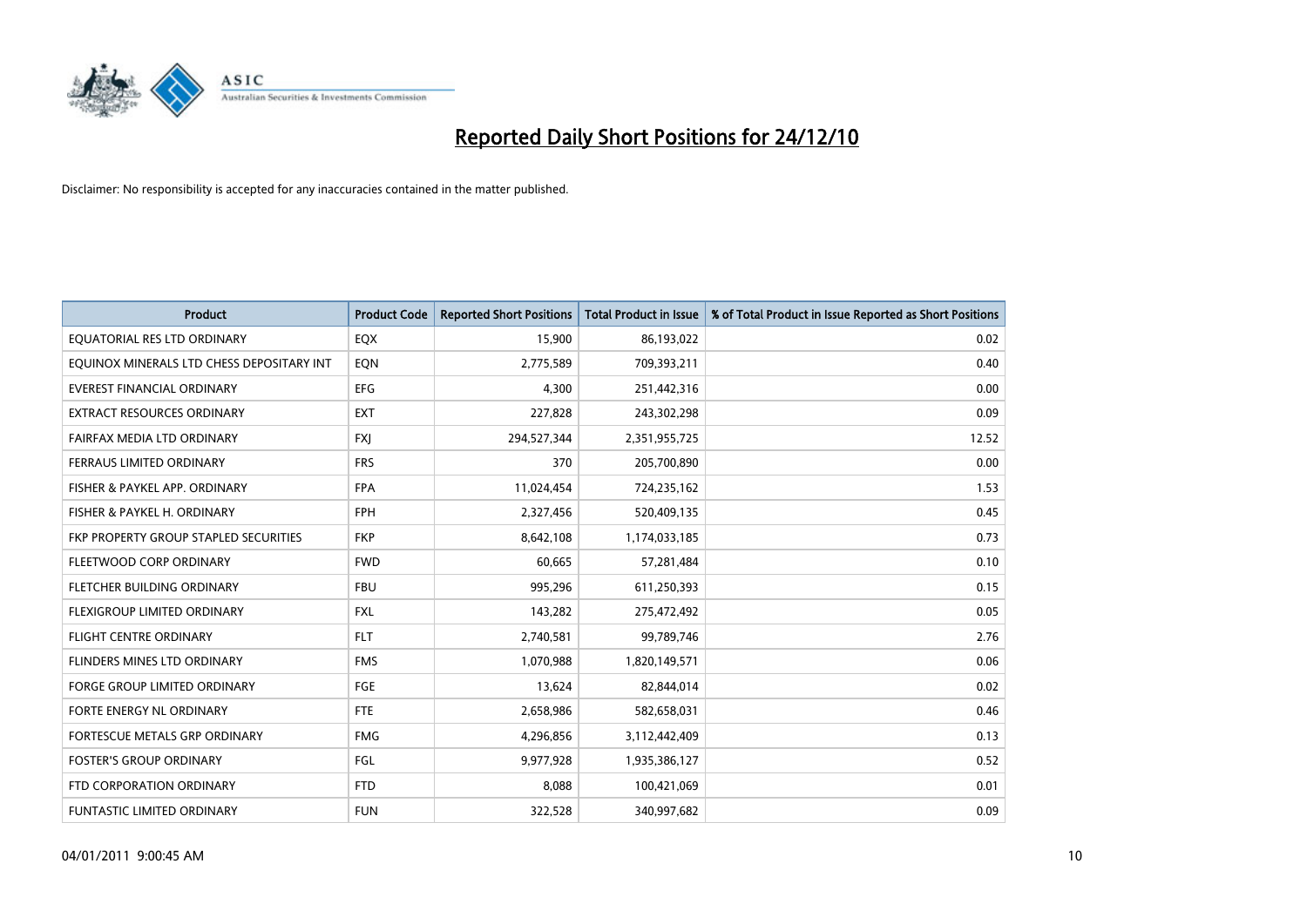

| Product                                   | <b>Product Code</b> | <b>Reported Short Positions</b> | <b>Total Product in Issue</b> | % of Total Product in Issue Reported as Short Positions |
|-------------------------------------------|---------------------|---------------------------------|-------------------------------|---------------------------------------------------------|
| <b>G.U.D. HOLDINGS ORDINARY</b>           | GUD                 | 232,724                         | 68,426,721                    | 0.34                                                    |
| <b>GALAXY RESOURCES ORDINARY</b>          | <b>GXY</b>          | 598,813                         | 191,903,358                   | 0.30                                                    |
| <b>GEODYNAMICS LIMITED ORDINARY</b>       | GDY                 | 232,070                         | 333,643,956                   | 0.07                                                    |
| <b>GINDALBIE METALS LTD ORDINARY</b>      | <b>GBG</b>          | 7,788,106                       | 935,215,590                   | 0.82                                                    |
| <b>GIRALIA RESOURCES NL ORDINARY</b>      | <b>GIR</b>          | 220,918                         | 181,160,170                   | 0.12                                                    |
| <b>GLOBAL MINING ORDINARY</b>             | <b>GMI</b>          | 8,951                           | 191,820,968                   | 0.00                                                    |
| <b>GLOUCESTER COAL ORDINARY</b>           | GCL                 | 264,292                         | 140,447,062                   | 0.19                                                    |
| <b>GME RESOURCES LTD ORDINARY</b>         | <b>GME</b>          | 800                             | 302,352,750                   | 0.00                                                    |
| <b>GOLD ONE INT LTD ORDINARY</b>          | GDO                 | 55,593                          | 806,875,987                   | 0.01                                                    |
| <b>GOLDEN WEST RESOURCE ORDINARY</b>      | <b>GWR</b>          | 1,617                           | 164,606,127                   | 0.00                                                    |
| <b>GOODMAN FIELDER, ORDINARY</b>          | <b>GFF</b>          | 13,333,119                      | 1,380,386,438                 | 0.97                                                    |
| <b>GOODMAN GROUP STAPLED US PROHIBIT.</b> | <b>GMG</b>          | 3,996,889                       | 6,369,751,394                 | 0.06                                                    |
| <b>GPT GROUP STAPLED SEC.</b>             | <b>GPT</b>          | 6,480,054                       | 1,855,529,431                 | 0.34                                                    |
| <b>GRAINCORP LIMITED A CLASS ORDINARY</b> | <b>GNC</b>          | 700,252                         | 198,318,900                   | 0.36                                                    |
| <b>GRANGE RESOURCES. ORDINARY</b>         | <b>GRR</b>          | 1,543,512                       | 1,152,077,403                 | 0.13                                                    |
| <b>GREENLAND MIN EN LTD ORDINARY</b>      | GGG                 | 919,362                         | 280,456,517                   | 0.33                                                    |
| <b>GRYPHON MINERALS LTD ORDINARY</b>      | GRY                 | 125,589                         | 292,472,058                   | 0.05                                                    |
| GUINNESS PEAT GROUP. CHESS DEPOSITARY INT | <b>GPG</b>          | 55                              | 291,115,957                   | 0.00                                                    |
| <b>GUNNS LIMITED ORDINARY</b>             | <b>GNS</b>          | 12,632,131                      | 848,401,559                   | 1.46                                                    |
| <b>GWA GROUP LTD ORDINARY</b>             | <b>GWA</b>          | 3,032,890                       | 301,102,514                   | 1.01                                                    |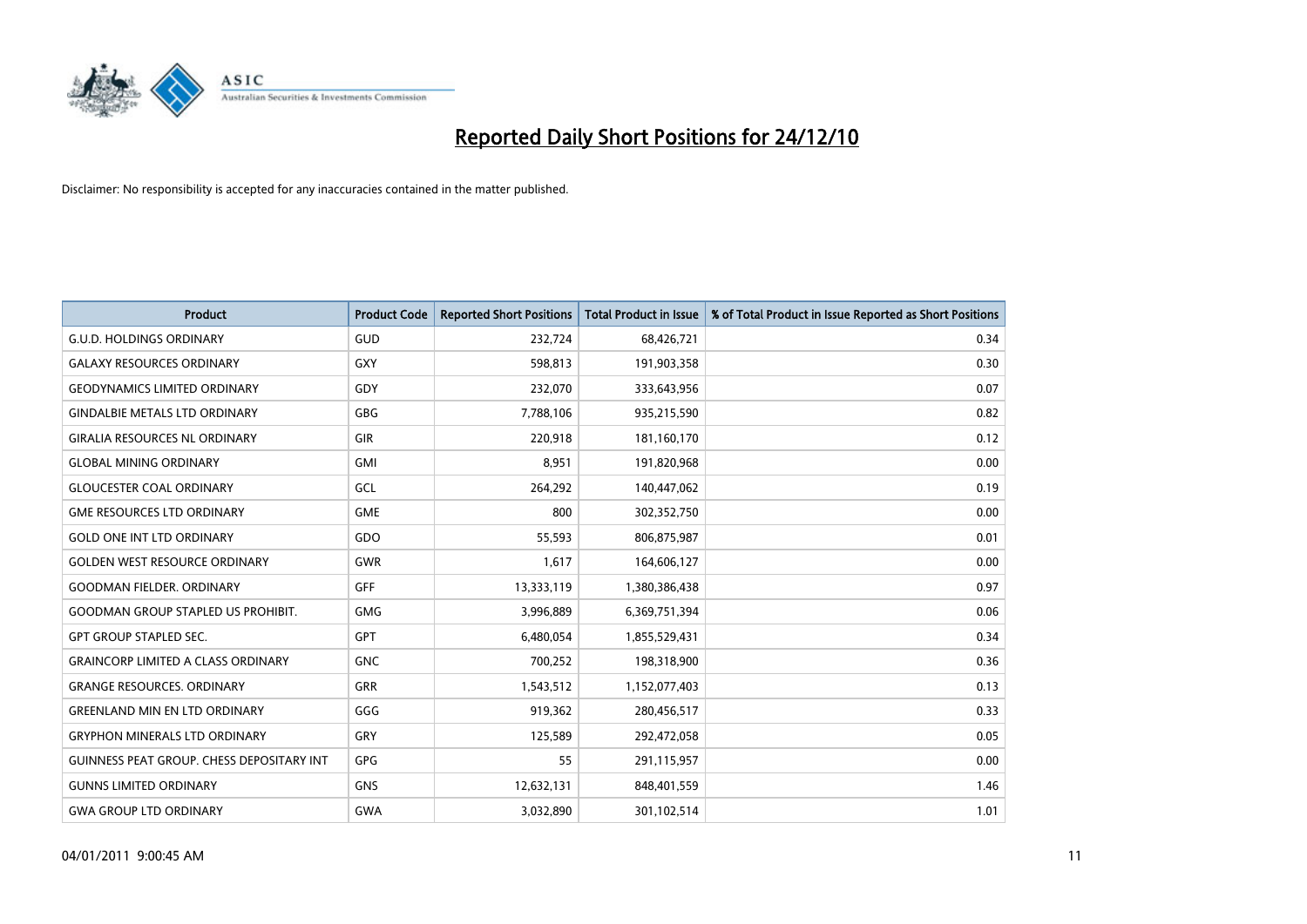

| Product                               | <b>Product Code</b> | <b>Reported Short Positions</b> | <b>Total Product in Issue</b> | % of Total Product in Issue Reported as Short Positions |
|---------------------------------------|---------------------|---------------------------------|-------------------------------|---------------------------------------------------------|
| <b>HARVEY NORMAN ORDINARY</b>         | <b>HVN</b>          | 25,346,923                      | 1,062,316,784                 | 2.36                                                    |
| HASTIE GROUP LIMITED ORDINARY         | <b>HST</b>          | 400,478                         | 239,781,419                   | 0.16                                                    |
| HASTINGS DIVERSIFIED STAPLED SECURITY | <b>HDF</b>          | 574,268                         | 518,300,758                   | 0.10                                                    |
| <b>HEARTWARE INT INC CDI 35:1</b>     | <b>HIN</b>          | 272,008                         | 66,059,280                    | 0.41                                                    |
| <b>HENDERSON GROUP CDI 1:1</b>        | <b>HGG</b>          | 412,989                         | 560,490,613                   | 0.07                                                    |
| HFA HOLDINGS LIMITED ORDINARY         | <b>HFA</b>          | 1,973,533                       | 469,330,170                   | 0.41                                                    |
| <b>HIGHLANDS PACIFIC ORDINARY</b>     | <b>HIG</b>          | 2,382,804                       | 685,582,148                   | 0.35                                                    |
| HILLS HOLDINGS LTD ORDINARY           | HIL                 | 353,240                         | 248,676,841                   | 0.14                                                    |
| HORIZON OIL LIMITED ORDINARY          | <b>HZN</b>          | 3,048,842                       | 1,130,311,515                 | 0.27                                                    |
| HUNNU COAL LIMITED ORDINARY           | <b>HUN</b>          | 100,000                         | 182,365,002                   | 0.05                                                    |
| ICON ENERGY LIMITED ORDINARY          | <b>ICN</b>          | 67,000                          | 439,801,394                   | 0.02                                                    |
| <b>IINET LIMITED ORDINARY</b>         | <b>IIN</b>          | 1,072,392                       | 151,971,119                   | 0.70                                                    |
| ILUKA RESOURCES ORDINARY              | ILU                 | 4,316,637                       | 418,700,517                   | 1.02                                                    |
| <b>IMDEX LIMITED ORDINARY</b>         | <b>IMD</b>          | 140,887                         | 197,047,128                   | 0.07                                                    |
| IMF (AUSTRALIA) LTD ORDINARY          | <b>IMF</b>          | 330,137                         | 122,496,819                   | 0.27                                                    |
| <b>IMX RESOURCES LTD ORDINARY</b>     | <b>IXR</b>          | 20,000                          | 262,552,803                   | 0.01                                                    |
| <b>INCITEC PIVOT ORDINARY</b>         | IPL                 | 2,208,087                       | 1,628,730,107                 | 0.13                                                    |
| <b>INDAGO RESOURCES LTD ORDINARY</b>  | <b>IDG</b>          | 8.179                           | 5,478,823                     | 0.15                                                    |
| <b>INDEPENDENCE GROUP ORDINARY</b>    | <b>IGO</b>          | 276,967                         | 138,777,305                   | 0.20                                                    |
| <b>INDOPHIL RESOURCES ORDINARY</b>    | <b>IRN</b>          | 320,202                         | 471,445,763                   | 0.07                                                    |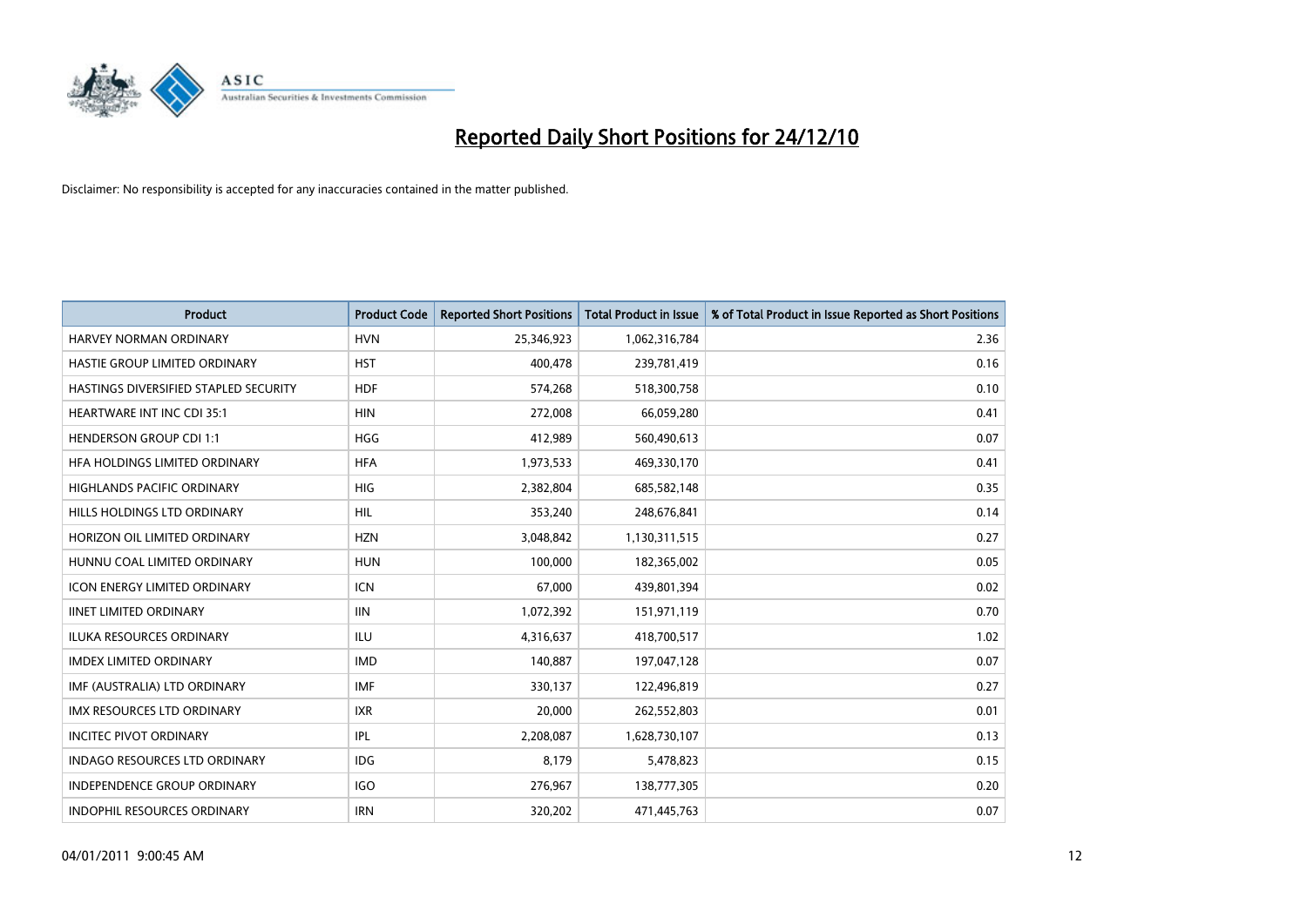

| Product                             | <b>Product Code</b> | <b>Reported Short Positions</b> | <b>Total Product in Issue</b> | % of Total Product in Issue Reported as Short Positions |
|-------------------------------------|---------------------|---------------------------------|-------------------------------|---------------------------------------------------------|
| <b>INDUSTREA LIMITED ORDINARY</b>   | IDL                 | 1,040,113                       | 363,878,295                   | 0.28                                                    |
| INFIGEN ENERGY STAPLED SECURITIES   | <b>IFN</b>          | 5,253,878                       | 761,222,569                   | 0.70                                                    |
| ING INDUSTRIAL FUND UNITS           | <b>IIF</b>          | 1,706,413                       | 2,592,249,647                 | 0.07                                                    |
| ING OFFICE FUND STAPLED SECURITIES  | <b>IOF</b>          | 2,902,084                       | 2,729,071,212                 | 0.10                                                    |
| ING RE COM GROUP STAPLED SECURITIES | ILF                 | 9,075                           | 441,029,194                   | 0.00                                                    |
| <b>INSURANCE AUSTRALIA ORDINARY</b> | <b>IAG</b>          | 835,694                         | 2,079,034,021                 | 0.03                                                    |
| INT GOLDFIELDS LTD ORDINARY         | IGS                 | 100,000                         | 500,440,386                   | 0.02                                                    |
| <b>INTEGRA MINING LTD, ORDINARY</b> | <b>IGR</b>          | 4,958,567                       | 757,692,394                   | 0.65                                                    |
| <b>INTREPID MINES ORDINARY</b>      | IAU                 | 1,620,415                       | 497,307,670                   | 0.32                                                    |
| <b>INVOCARE LIMITED ORDINARY</b>    | <b>IVC</b>          | 957,149                         | 102,421,288                   | 0.93                                                    |
| ION LIMITED ORDINARY                | <b>ION</b>          | 164,453                         | 256,365,105                   | 0.06                                                    |
| <b>IOOF HOLDINGS LTD ORDINARY</b>   | IFL                 | 1,500,184                       | 229,794,395                   | 0.65                                                    |
| IRESS MARKET TECH. ORDINARY         | <b>IRE</b>          | 2,201,558                       | 126,018,142                   | 1.74                                                    |
| <b>IRON ORE HOLDINGS ORDINARY</b>   | <b>IOH</b>          | 14,525                          | 137,548,774                   | 0.01                                                    |
| ISHARES GLB CONSSTA CDI 1:1         | IXI                 | 562                             | 4,750,000                     | 0.01                                                    |
| ISHARES GLOBAL 100 CDI 1:1          | 100                 | 8,242                           | 10,600,000                    | 0.08                                                    |
| <b>ISHARES MSCI EAFE CDI 1:1</b>    | <b>IVE</b>          | 75,419                          | 590,400,000                   | 0.01                                                    |
| ISHARES MSCI EM MKTS CDI 1:1        | IEM                 | 25,603                          | 425,700,000                   | 0.01                                                    |
| ISHARES S&P 500 CDI 1:1             | <b>IVV</b>          | 11,762                          | 116,350,000                   | 0.01                                                    |
| ISHARES S&P ASIA 50 CDI 1:1         | IAA                 | 18,342                          | 1,700,000                     | 1.08                                                    |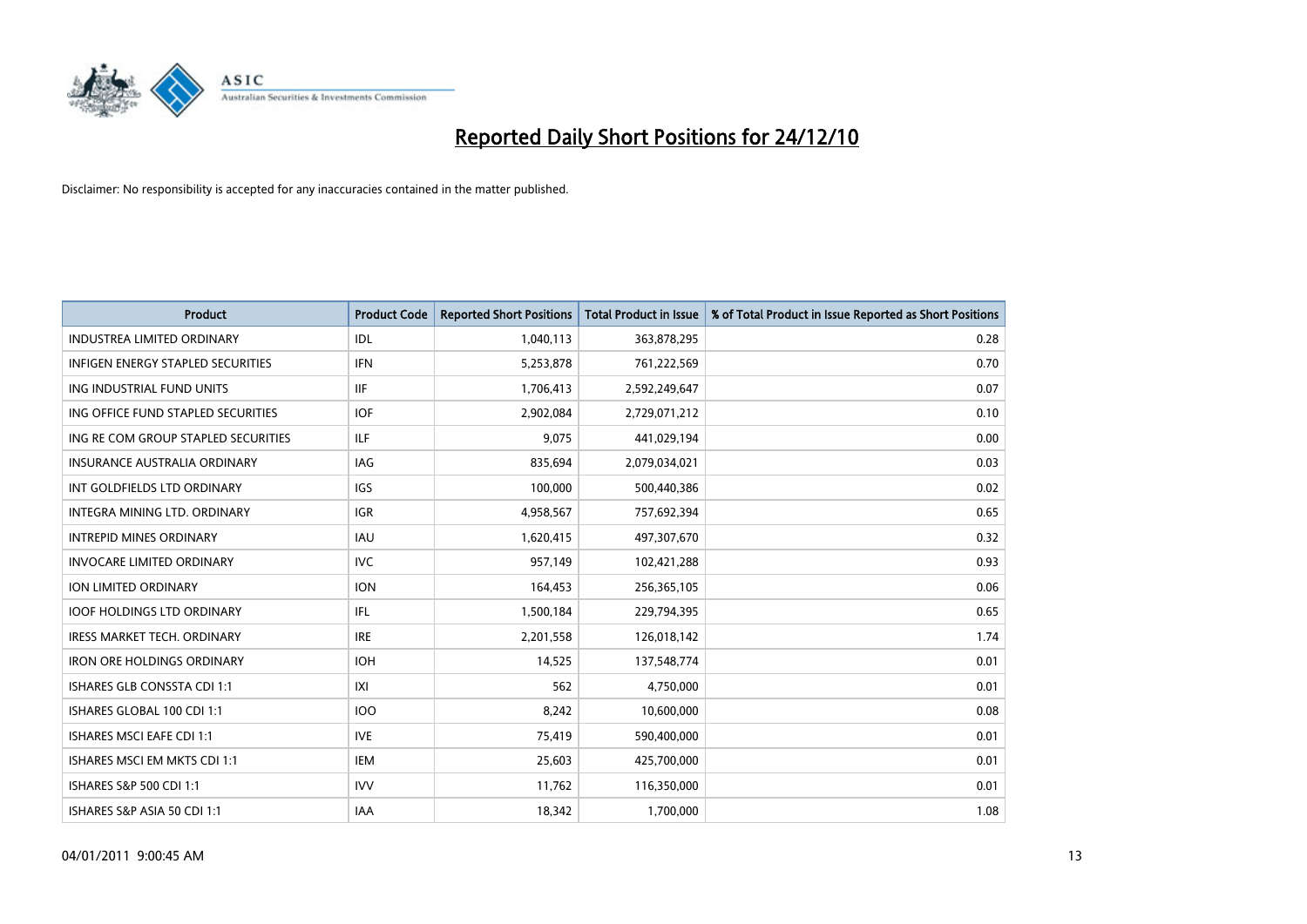

| Product                                  | <b>Product Code</b> | <b>Reported Short Positions</b> | <b>Total Product in Issue</b> | % of Total Product in Issue Reported as Short Positions |
|------------------------------------------|---------------------|---------------------------------|-------------------------------|---------------------------------------------------------|
| ISHARES S&P EU 350 CDI 1:1               | <b>IEU</b>          | 14,001                          | 50,800,000                    | 0.03                                                    |
| <b>ISOFT GROUP LIMITED ORDINARY</b>      | <b>ISF</b>          | 4,110,745                       | 1,070,595,874                 | 0.38                                                    |
| <b>IVANHOE AUSTRALIA ORDINARY</b>        | <b>IVA</b>          | 313,298                         | 418,410,103                   | 0.08                                                    |
| <b>JABIRU METALS LTD ORDINARY</b>        | <b>JML</b>          | 76,557                          | 552,619,180                   | 0.01                                                    |
| JAMES HARDIE INDUST CHESS DEPOSITARY INT | <b>IHX</b>          | 14,420,922                      | 436,085,585                   | 3.29                                                    |
| <b>JAMESON RESOURCES ORDINARY</b>        | JAL                 | 1,600,000                       | 63,885,910                    | 2.50                                                    |
| <b>JB HI-FI LIMITED ORDINARY</b>         | <b>IBH</b>          | 8,513,273                       | 109,223,945                   | 7.81                                                    |
| <b>KAGARA LTD ORDINARY</b>               | KZL                 | 1,908,428                       | 707,789,717                   | 0.26                                                    |
| KANGAROO RES LTD ORDINARY                | <b>KRL</b>          | 9,242,004                       | 801,491,752                   | 1.15                                                    |
| KAROON GAS AUSTRALIA ORDINARY            | <b>KAR</b>          | 212,513                         | 217,295,769                   | 0.09                                                    |
| KATHMANDU HOLD LTD ORDINARY              | <b>KMD</b>          | 347,332                         | 200,000,000                   | 0.17                                                    |
| <b>KEYBRIDGE CAPITAL ORDINARY</b>        | <b>KBC</b>          | 5,999                           | 172,070,564                   | 0.00                                                    |
| KIMBERLEY METALS LTD ORDINARY            | <b>KBL</b>          | 2,609                           | 161,356,672                   | 0.00                                                    |
| KINGSGATE CONSOLID. ORDINARY             | <b>KCN</b>          | 1,530,404                       | 102,286,251                   | 1.49                                                    |
| KINGSROSE MINING LTD ORDINARY            | <b>KRM</b>          | 148,440                         | 249,818,060                   | 0.06                                                    |
| LEIGHTON HOLDINGS ORDINARY               | LEI                 | 3,014,594                       | 300,889,299                   | 0.98                                                    |
| LEND LEASE GROUP UNIT/ORD STAPLED        | LLC                 | 1,437,126                       | 565,558,754                   | 0.26                                                    |
| LINC ENERGY LTD ORDINARY                 | <b>LNC</b>          | 5,813,321                       | 499,252,239                   | 1.15                                                    |
| LYNAS CORPORATION ORDINARY               | <b>LYC</b>          | 40,777,749                      | 1,662,499,093                 | 2.44                                                    |
| M2 TELECOMMUNICATION ORDINARY            | <b>MTU</b>          | 21,208                          | 122,827,336                   | 0.02                                                    |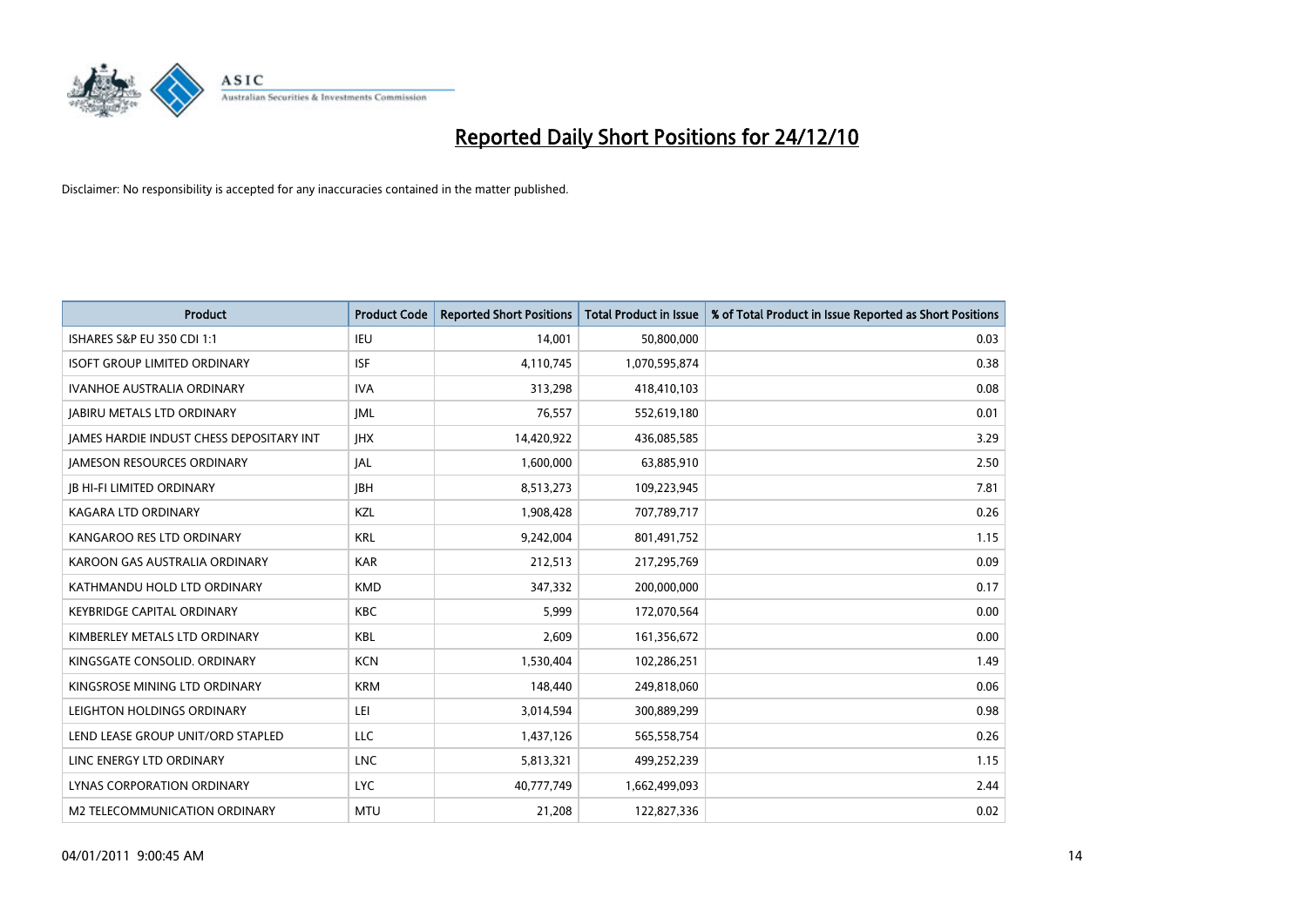

| Product                               | <b>Product Code</b> | <b>Reported Short Positions</b> | <b>Total Product in Issue</b> | % of Total Product in Issue Reported as Short Positions |
|---------------------------------------|---------------------|---------------------------------|-------------------------------|---------------------------------------------------------|
| MAC SERVICES (THE) ORDINARY           | <b>MSL</b>          | 65,667                          | 165,966,692                   | 0.04                                                    |
| MACARTHUR COAL ORDINARY               | <b>MCC</b>          | 1,235,526                       | 299,476,903                   | 0.40                                                    |
| MACMAHON HOLDINGS ORDINARY            | MAH                 | 3,534,298                       | 733,711,705                   | 0.46                                                    |
| MACO ATLAS ROADS GRP ORDINARY STAPLED | <b>MOA</b>          | 3,361,530                       | 452,345,907                   | 0.73                                                    |
| MACQUARIE GROUP LTD ORDINARY          | MQG                 | 2,219,764                       | 346,713,433                   | 0.62                                                    |
| <b>MANTRA RESOURCES ORDINARY</b>      | <b>MRU</b>          | 16,562                          | 131,329,188                   | 0.01                                                    |
| MAP GROUP STAPLED US PROHIBIT.        | <b>MAP</b>          | 949,699                         | 1,861,210,782                 | 0.06                                                    |
| <b>MARION ENERGY ORDINARY</b>         | MAE                 | 332,494                         | 863,960,474                   | 0.04                                                    |
| <b>MATRIX C &amp; E LTD ORDINARY</b>  | <b>MCE</b>          | 73,429                          | 72,964,098                    | 0.10                                                    |
| MCMILLAN SHAKESPEARE ORDINARY         | <b>MMS</b>          | 202,795                         | 67,874,101                    | 0.29                                                    |
| MCPHERSON'S LTD ORDINARY              | <b>MCP</b>          | 17,139                          | 71,651,758                    | 0.02                                                    |
| MEDUSA MINING LTD ORDINARY            | <b>MML</b>          | 1,745,244                       | 188,233,911                   | 0.92                                                    |
| MELBOURNE IT LIMITED ORDINARY         | <b>MLB</b>          | 136,142                         | 80,031,955                    | 0.17                                                    |
| MEO AUSTRALIA LTD ORDINARY            | <b>MEO</b>          | 690,952                         | 539,913,260                   | 0.12                                                    |
| <b>MERMAID MARINE ORDINARY</b>        | <b>MRM</b>          | 319,946                         | 213,383,546                   | 0.14                                                    |
| MESOBLAST LIMITED ORDINARY            | <b>MSB</b>          | 72,147                          | 252,645,506                   | 0.03                                                    |
| METALS X LIMITED ORDINARY             | <b>MLX</b>          | 248,980                         | 1,365,661,782                 | 0.02                                                    |
| METCASH LIMITED ORDINARY              | <b>MTS</b>          | 20,639,824                      | 768,787,804                   | 2.70                                                    |
| METGASCO LIMITED ORDINARY             | <b>MEL</b>          | 235,435                         | 252,460,972                   | 0.09                                                    |
| MICLYN EXP OFFSHR ORDINARY            | <b>MIO</b>          | 156,500                         | 271,700,000                   | 0.05                                                    |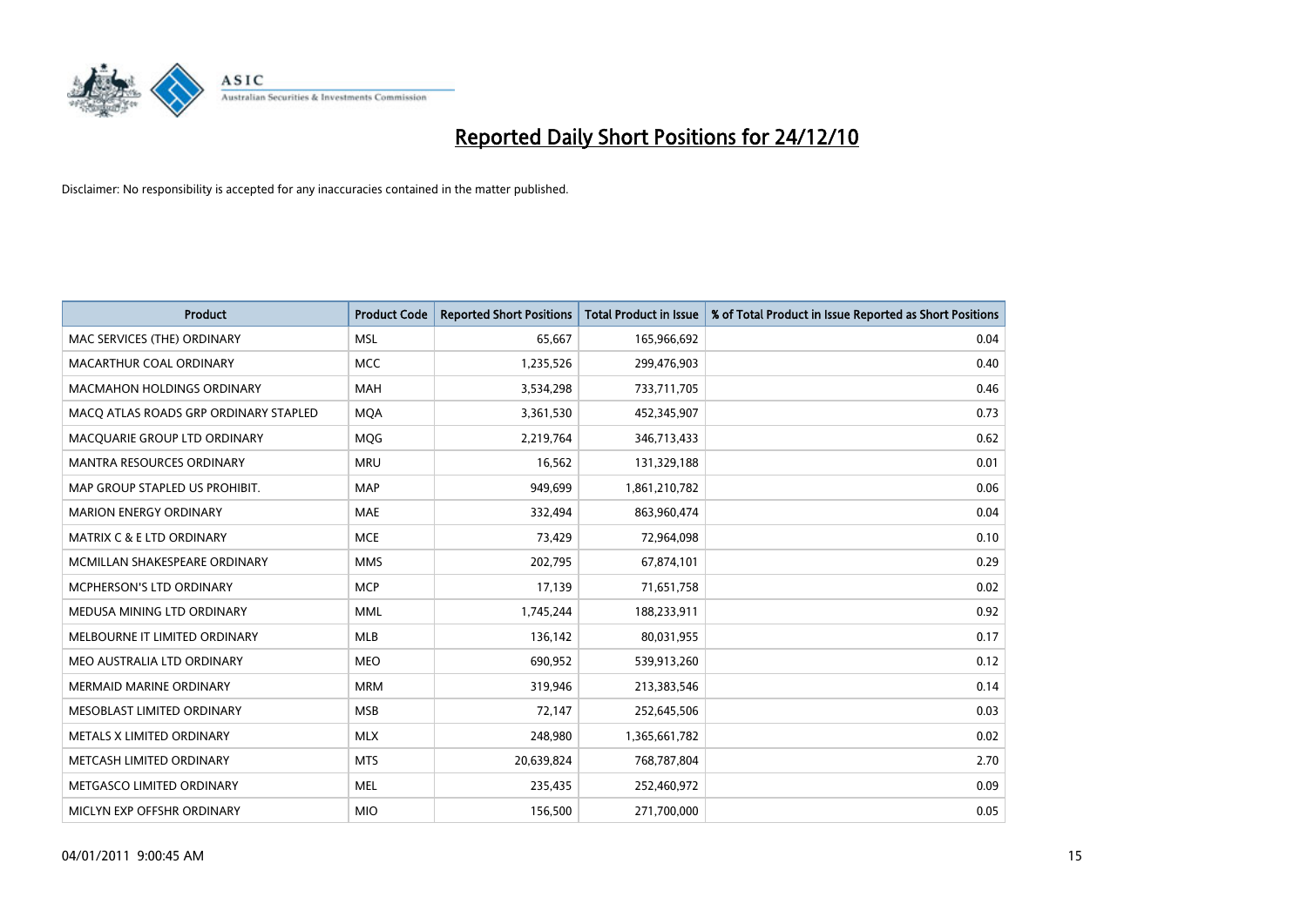

| Product                           | <b>Product Code</b> | <b>Reported Short Positions</b> | <b>Total Product in Issue</b> | % of Total Product in Issue Reported as Short Positions |
|-----------------------------------|---------------------|---------------------------------|-------------------------------|---------------------------------------------------------|
| MINARA RESOURCES ORDINARY         | <b>MRE</b>          | 4,526,379                       | 1,167,783,517                 | 0.39                                                    |
| MINCOR RESOURCES NL ORDINARY      | <b>MCR</b>          | 434,709                         | 200,608,804                   | 0.22                                                    |
| MINERAL DEPOSITS ORDINARY         | <b>MDL</b>          | 186,279                         | 60,768,582                    | 0.30                                                    |
| MINERAL RESOURCES, ORDINARY       | <b>MIN</b>          | 257,357                         | 168,219,485                   | 0.15                                                    |
| MIRABELA NICKEL LTD ORDINARY      | <b>MBN</b>          | 7,277,586                       | 491,561,237                   | 1.47                                                    |
| MIRVAC GROUP STAPLED SECURITIES   | <b>MGR</b>          | 1,462,311                       | 3,415,819,357                 | 0.04                                                    |
| MOLOPO ENERGY LTD ORDINARY        | <b>MPO</b>          | 1,565,783                       | 250,972,584                   | 0.64                                                    |
| MONADELPHOUS GROUP ORDINARY       | <b>MND</b>          | 335,422                         | 87,521,827                    | 0.38                                                    |
| MORTGAGE CHOICE LTD ORDINARY      | <b>MOC</b>          | 7,482                           | 119,948,255                   | 0.01                                                    |
| <b>MOUNT GIBSON IRON ORDINARY</b> | <b>MGX</b>          | 3,834,336                       | 1,082,570,693                 | 0.35                                                    |
| MULTIPLEX SITES SITES             | <b>MXUPA</b>        | 42                              | 4,500,000                     | 0.00                                                    |
| MURCHISON METALS LTD ORDINARY     | <b>MMX</b>          | 7,579,917                       | 435,884,268                   | 1.73                                                    |
| MYER HOLDINGS LTD ORDINARY        | <b>MYR</b>          | 17,667,266                      | 582,297,884                   | 3.01                                                    |
| <b>MYSTATE LIMITED ORDINARY</b>   | <b>MYS</b>          | 1,400                           | 67,439,158                    | 0.00                                                    |
| NATIONAL AUST, BANK ORDINARY      | <b>NAB</b>          | 9,668,308                       | 2,137,640,047                 | 0.44                                                    |
| NATURAL FUEL LIMITED ORDINARY     | <b>NFL</b>          | 1                               | 721,912                       | 0.00                                                    |
| NAVITAS LIMITED ORDINARY          | <b>NVT</b>          | 665,547                         | 368,766,367                   | 0.17                                                    |
| NEPTUNE MARINE ORDINARY           | <b>NMS</b>          | 2,024,949                       | 442,245,734                   | 0.45                                                    |
| NEW HOPE CORPORATION ORDINARY     | <b>NHC</b>          | 629,383                         | 830,230,549                   | 0.07                                                    |
| NEWCREST MINING ORDINARY          | <b>NCM</b>          | 2,428,963                       | 765,211,675                   | 0.28                                                    |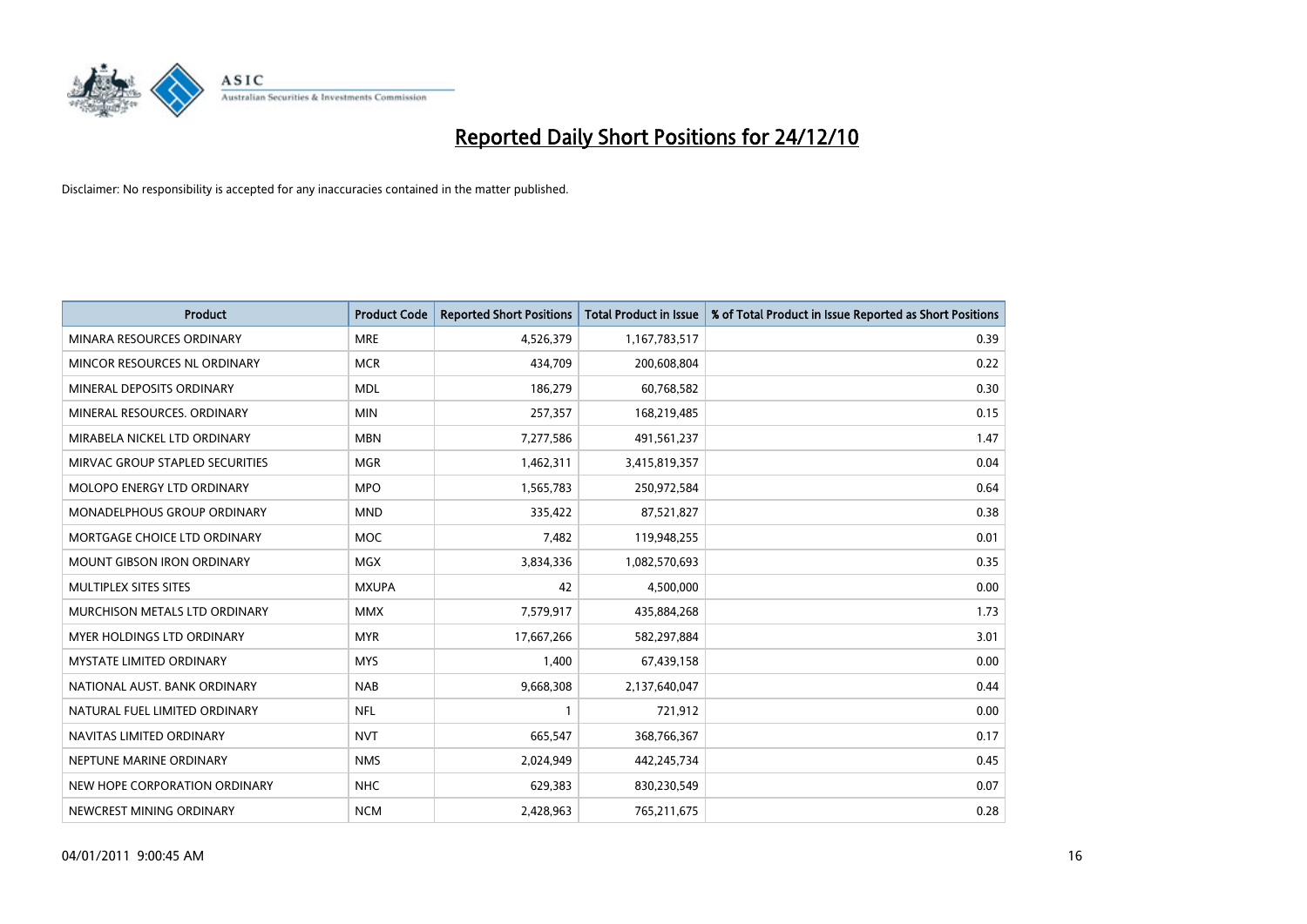

| <b>Product</b>                        | <b>Product Code</b> | <b>Reported Short Positions</b> | <b>Total Product in Issue</b> | % of Total Product in Issue Reported as Short Positions |
|---------------------------------------|---------------------|---------------------------------|-------------------------------|---------------------------------------------------------|
| NEWS CORP A NON-VOTING CDI            | <b>NWSLV</b>        | 82,269                          | 1,828,208,910                 | 0.00                                                    |
| NEWS CORP B VOTING CDI                | <b>NWS</b>          | 6,718,853                       | 798,520,953                   | 0.84                                                    |
| NEXBIS LIMITED ORDINARY               | <b>NBS</b>          | 63,733                          | 798,356,704                   | 0.01                                                    |
| NEXUS ENERGY LIMITED ORDINARY         | <b>NXS</b>          | 4,477,406                       | 1,020,257,304                 | 0.44                                                    |
| NIB HOLDINGS LIMITED ORDINARY         | <b>NHF</b>          | 4,911                           | 468,215,782                   | 0.00                                                    |
| NIDO PETROLEUM ORDINARY               | <b>NDO</b>          | 63,244                          | 1,340,630,321                 | 0.00                                                    |
| NKWE PLATINUM 10C US COMMON           | <b>NKP</b>          | 353,796                         | 559,651,184                   | 0.07                                                    |
| NORTHERN CREST ORDINARY               | <b>NOC</b>          | 9,097                           | 116,074,781                   | 0.01                                                    |
| NORTHERN ENERGY CORP ORDINARY         | <b>NEC</b>          | 221,180                         | 128,420,838                   | 0.17                                                    |
| NORTHERN IRON LTD ORDINARY            | <b>NFE</b>          | 1,230,737                       | 336,084,863                   | 0.37                                                    |
| NOVOGEN LIMITED ORDINARY              | <b>NRT</b>          | 56,449                          | 102,125,894                   | 0.06                                                    |
| NRW HOLDINGS LIMITED ORDINARY         | <b>NWH</b>          | 617,659                         | 251,223,000                   | 0.24                                                    |
| NUCOAL RESOURCES NL ORDINARY          | <b>NCR</b>          | 32,489                          | 362,528,869                   | 0.01                                                    |
| NUFARM LIMITED ORDINARY               | <b>NUF</b>          | 2,952,103                       | 261,775,731                   | 1.15                                                    |
| NUPLEX INDUSTRIES ORDINARY            | <b>NPX</b>          | 77,095                          | 195,060,783                   | 0.04                                                    |
| OAKTON LIMITED ORDINARY               | <b>OKN</b>          | 781,293                         | 93,674,235                    | 0.83                                                    |
| OCEANAGOLD CORP. CHESS DEPOSITARY INT | <b>OGC</b>          | 364,407                         | 261,934,278                   | 0.13                                                    |
| OCEANIA CAPITAL LTD ORDINARY          | <b>OCP</b>          | 2,500                           | 91,921,295                    | 0.00                                                    |
| OIL SEARCH LTD ORDINARY               | <b>OSH</b>          | 4,769,235                       | 1,312,888,303                 | 0.35                                                    |
| OM HOLDINGS LIMITED ORDINARY          | OMH                 | 2,007,545                       | 503,085,150                   | 0.40                                                    |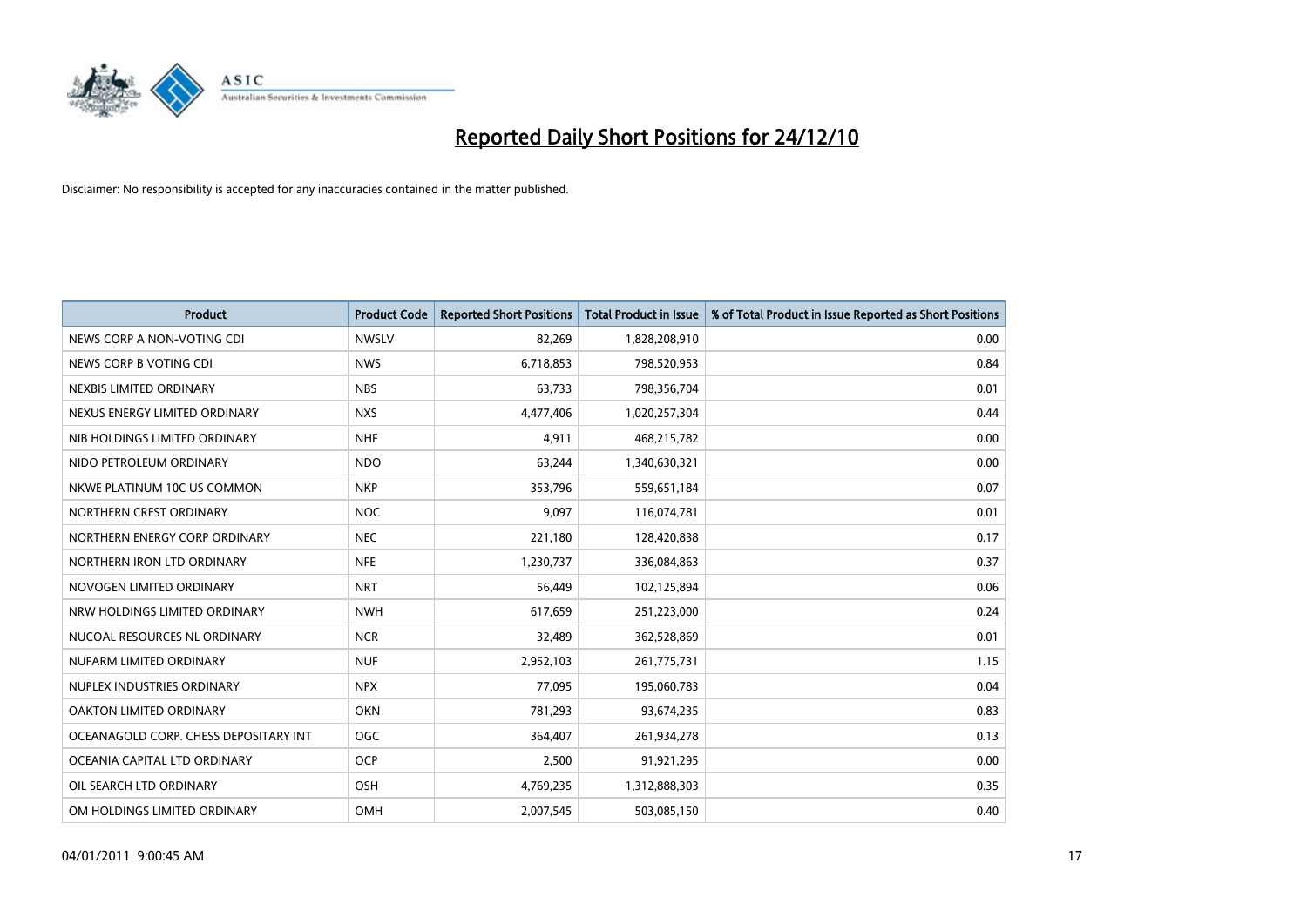

| Product                          | <b>Product Code</b> | <b>Reported Short Positions</b> | <b>Total Product in Issue</b> | % of Total Product in Issue Reported as Short Positions |
|----------------------------------|---------------------|---------------------------------|-------------------------------|---------------------------------------------------------|
| <b>ONESTEEL LIMITED ORDINARY</b> | OST                 | 3,998,103                       | 1,334,723,421                 | 0.28                                                    |
| ORICA LIMITED ORDINARY           | ORI                 | 1,138,148                       | 362,100,430                   | 0.30                                                    |
| ORIGIN ENERGY ORDINARY           | <b>ORG</b>          | 19,809,720                      | 884,782,512                   | 2.22                                                    |
| OROCOBRE LIMITED ORDINARY        | <b>ORE</b>          | 914                             | 91,181,996                    | 0.00                                                    |
| OROTONGROUP LIMITED ORDINARY     | ORL                 | 5,613                           | 40,880,902                    | 0.01                                                    |
| OTTO ENERGY LIMITED ORDINARY     | <b>OEL</b>          | 109,204                         | 1,134,540,071                 | 0.01                                                    |
| OZ MINERALS ORDINARY             | <b>OZL</b>          | 21,437,510                      | 3,238,546,504                 | 0.62                                                    |
| <b>PACIFIC BRANDS ORDINARY</b>   | <b>PBG</b>          | 3,718,137                       | 931,386,248                   | 0.41                                                    |
| PALADIN ENERGY LTD ORDINARY      | <b>PDN</b>          | 13,892,485                      | 725,357,086                   | 1.93                                                    |
| PANAUST LIMITED ORDINARY         | <b>PNA</b>          | 6,318,489                       | 2,955,176,819                 | 0.21                                                    |
| PANORAMIC RESOURCES ORDINARY     | PAN                 | 107,840                         | 206,087,842                   | 0.05                                                    |
| PAPERLINX LIMITED ORDINARY       | <b>PPX</b>          | 9,767,243                       | 603,580,761                   | 1.61                                                    |
| PATTIES FOODS LTD ORDINARY       | PFL                 | $\mathbf{1}$                    | 138,908,853                   | 0.00                                                    |
| PEET LIMITED ORDINARY            | <b>PPC</b>          | 121,433                         | 302,965,804                   | 0.04                                                    |
| PENINSULA ENERGY LTD ORDINARY    | <b>PEN</b>          | 5,000                           | 1,808,856,323                 | 0.00                                                    |
| PERILYA LIMITED ORDINARY         | PEM                 | 371,659                         | 526,075,563                   | 0.07                                                    |
| PERPETUAL LIMITED ORDINARY       | PPT                 | 1,906,578                       | 44,140,166                    | 4.32                                                    |
| PERSEUS MINING LTD ORDINARY      | PRU                 | 242,887                         | 422,817,088                   | 0.05                                                    |
| PETSEC ENERGY ORDINARY           | PSA                 | 223,332                         | 231,283,622                   | 0.10                                                    |
| PHARMAXIS LTD ORDINARY           | <b>PXS</b>          | 763,081                         | 226,126,434                   | 0.35                                                    |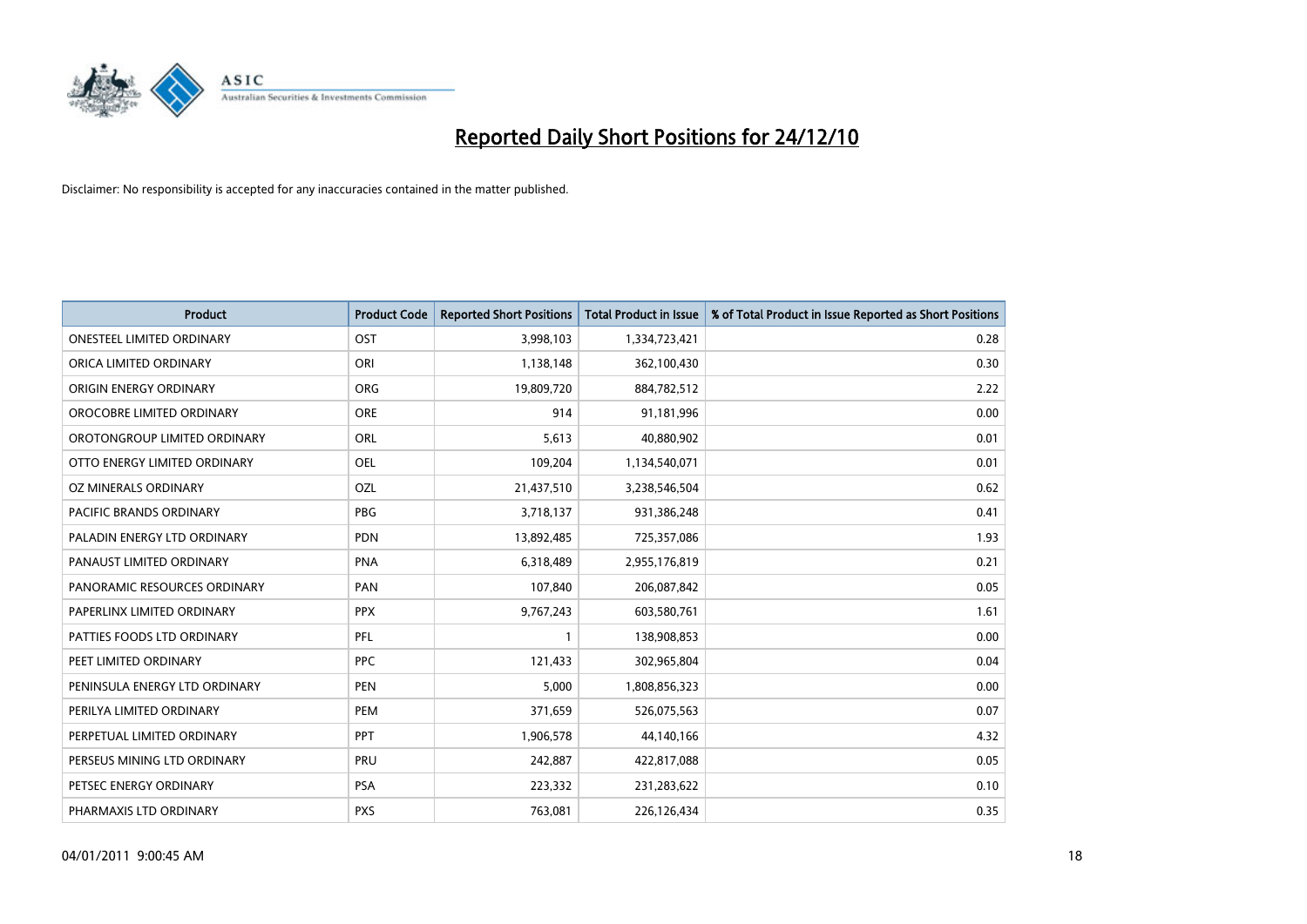

| Product                              | <b>Product Code</b> | <b>Reported Short Positions</b> | <b>Total Product in Issue</b> | % of Total Product in Issue Reported as Short Positions |
|--------------------------------------|---------------------|---------------------------------|-------------------------------|---------------------------------------------------------|
| PHOTON GROUP LTD ORDINARY            | PGA                 | 100                             | 1,540,543,357                 | 0.00                                                    |
| PIKE RIVER COAL ORDINARY             | <b>PRC</b>          | 257,595                         | 405,513,933                   | 0.06                                                    |
| PLATINUM ASSET ORDINARY              | <b>PTM</b>          | 3,022,330                       | 561,347,878                   | 0.52                                                    |
| PLATINUM AUSTRALIA ORDINARY          | <b>PLA</b>          | 14,794,386                      | 392,430,039                   | 3.78                                                    |
| PLATINUM CAPITAL LTD ORDINARY        | <b>PMC</b>          | 1                               | 163,732,888                   | 0.00                                                    |
| PMP LIMITED ORDINARY                 | <b>PMP</b>          | 105,497                         | 335,338,483                   | 0.02                                                    |
| PORT BOUVARD LIMITED ORDINARY        | PBD                 | 6,754                           | 593,868,295                   | 0.00                                                    |
| PREMIER INVESTMENTS ORDINARY         | <b>PMV</b>          | 147,640                         | 155,030,045                   | 0.10                                                    |
| PRIMARY HEALTH CARE ORDINARY         | PRY                 | 9,938,953                       | 496,043,188                   | 2.00                                                    |
| PRIME INFR GROUP. STAPLED SECURITIES | PIH                 | 793,929                         | 351,776,795                   | 0.23                                                    |
| PRIME MEDIA GRP LTD ORDINARY         | <b>PRT</b>          | 2                               | 366,330,303                   | 0.00                                                    |
| PROGEN PHARMACEUTIC ORDINARY         | <b>PGL</b>          | 151,596                         | 24,709,097                    | 0.61                                                    |
| PROGRAMMED ORDINARY                  | <b>PRG</b>          | 349,874                         | 118,169,908                   | 0.30                                                    |
| <b>PSIVIDA CORP CDI 1:1</b>          | <b>PVA</b>          | 6,878                           | 7,752,716                     | 0.09                                                    |
| <b>QANTAS AIRWAYS ORDINARY</b>       | QAN                 | 22,033,780                      | 2,265,123,620                 | 0.97                                                    |
| OBE INSURANCE GROUP ORDINARY         | QBE                 | 13,706,734                      | 1,051,660,007                 | 1.28                                                    |
| OR NATIONAL LIMITED ORDINARY         | QRN                 | 11,882,209                      | 2,440,000,000                 | 0.47                                                    |
| RAMELIUS RESOURCES ORDINARY          | <b>RMS</b>          | 37,248                          | 291,208,795                   | 0.01                                                    |
| RAMSAY HEALTH CARE ORDINARY          | <b>RHC</b>          | 2,150,760                       | 202,081,252                   | 1.06                                                    |
| RANGE RESOURCES LTD ORDINARY         | <b>RRS</b>          | 750,000                         | 1,214,873,886                 | 0.06                                                    |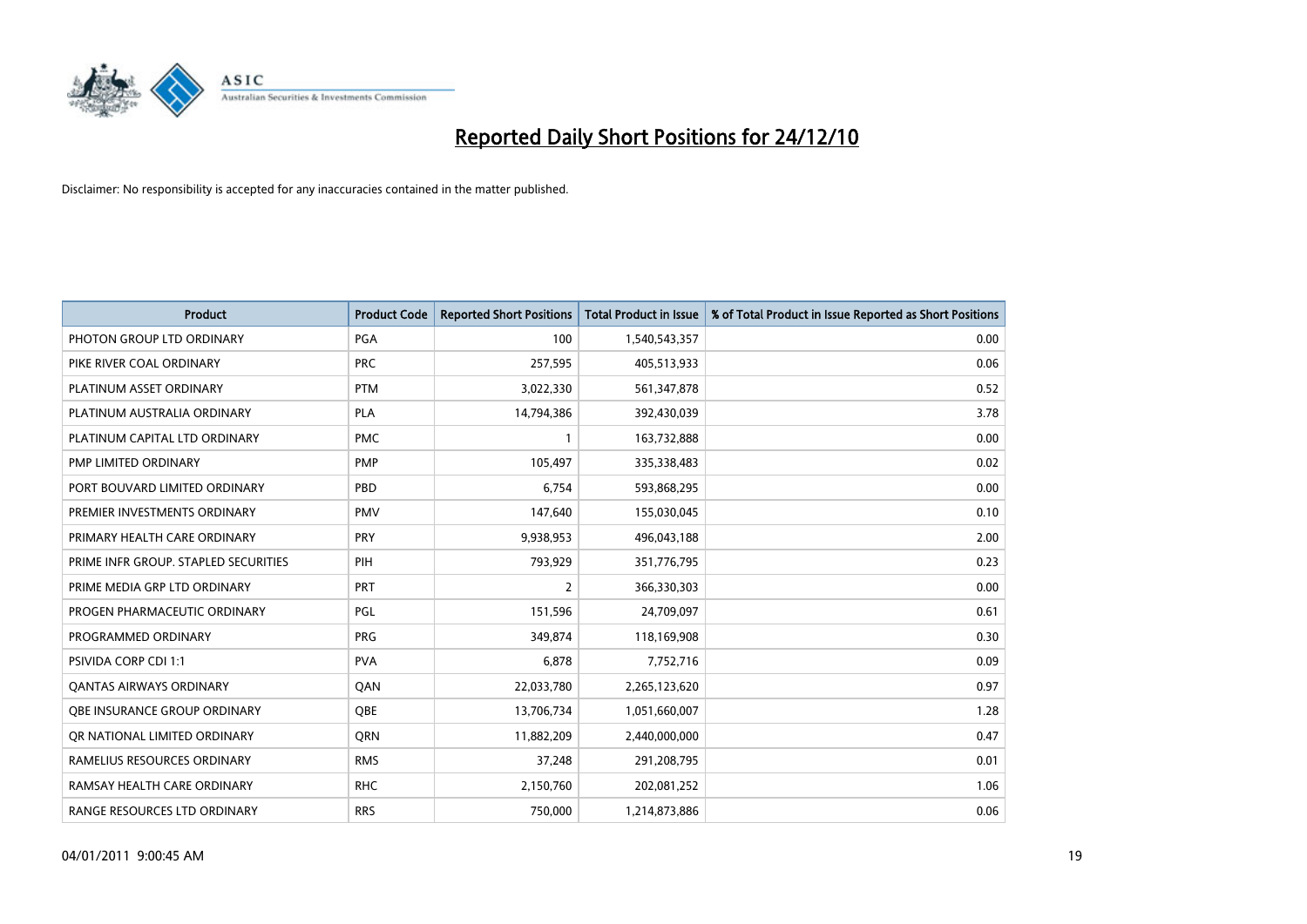

| Product                             | <b>Product Code</b> | <b>Reported Short Positions</b> | <b>Total Product in Issue</b> | % of Total Product in Issue Reported as Short Positions |
|-------------------------------------|---------------------|---------------------------------|-------------------------------|---------------------------------------------------------|
| <b>RCR TOMLINSON ORDINARY</b>       | <b>RCR</b>          | 68,067                          | 131,892,672                   | 0.05                                                    |
| <b>REA GROUP ORDINARY</b>           | <b>REA</b>          | 31,214                          | 129,691,280                   | 0.02                                                    |
| RECKON LIMITED ORDINARY             | <b>RKN</b>          | 2,028                           | 133,384,060                   | 0.00                                                    |
| <b>RED FORK ENERGY ORDINARY</b>     | <b>RFE</b>          | 7,696                           | 139,535,000                   | 0.01                                                    |
| REED RESOURCES LTD ORDINARY         | <b>RDR</b>          | 268,205                         | 192,271,768                   | 0.14                                                    |
| <b>REGIS RESOURCES ORDINARY</b>     | <b>RRL</b>          | 1,997,888                       | 429,993,915                   | 0.46                                                    |
| RESMED INC CDI 10:1                 | <b>RMD</b>          | 5,434,665                       | 1,516,163,980                 | 0.35                                                    |
| RESOLUTE MINING ORDINARY            | <b>RSG</b>          | 5,088,027                       | 451,648,787                   | 1.13                                                    |
| <b>RESOURCE GENERATION ORDINARY</b> | <b>RES</b>          | 201,886                         | 243,900,530                   | 0.08                                                    |
| <b>RETAIL FOOD GROUP ORDINARY</b>   | <b>RFG</b>          | 1,521                           | 107,275,258                   | 0.00                                                    |
| REVERSE CORP LIMITED ORDINARY       | <b>REF</b>          | 25,141                          | 92,382,175                    | 0.03                                                    |
| REX MINERALS LIMITED ORDINARY       | <b>RXM</b>          | 83,352                          | 150,284,460                   | 0.05                                                    |
| RHG LIMITED ORDINARY                | <b>RHG</b>          | 63,129                          | 318,745,978                   | 0.01                                                    |
| RIDLEY CORPORATION ORDINARY         | <b>RIC</b>          | 53,937                          | 307,817,071                   | 0.02                                                    |
| RIO TINTO LIMITED ORDINARY          | <b>RIO</b>          | 9,956,028                       | 435,758,720                   | 2.24                                                    |
| RIVERCITY MOTORWAY STAPLED          | <b>RCY</b>          | 400,208                         | 957,010,115                   | 0.04                                                    |
| RIVERSDALE MINING ORDINARY          | <b>RIV</b>          | 1,264,426                       | 236,546,188                   | 0.53                                                    |
| ROBUST RESOURCES ORDINARY           | <b>ROL</b>          | 11,928                          | 84,144,097                    | 0.01                                                    |
| ROC OIL COMPANY ORDINARY            | <b>ROC</b>          | 1,484,182                       | 713,154,560                   | 0.21                                                    |
| SAI GLOBAL LIMITED ORDINARY         | SAI                 | 195,698                         | 197,907,700                   | 0.10                                                    |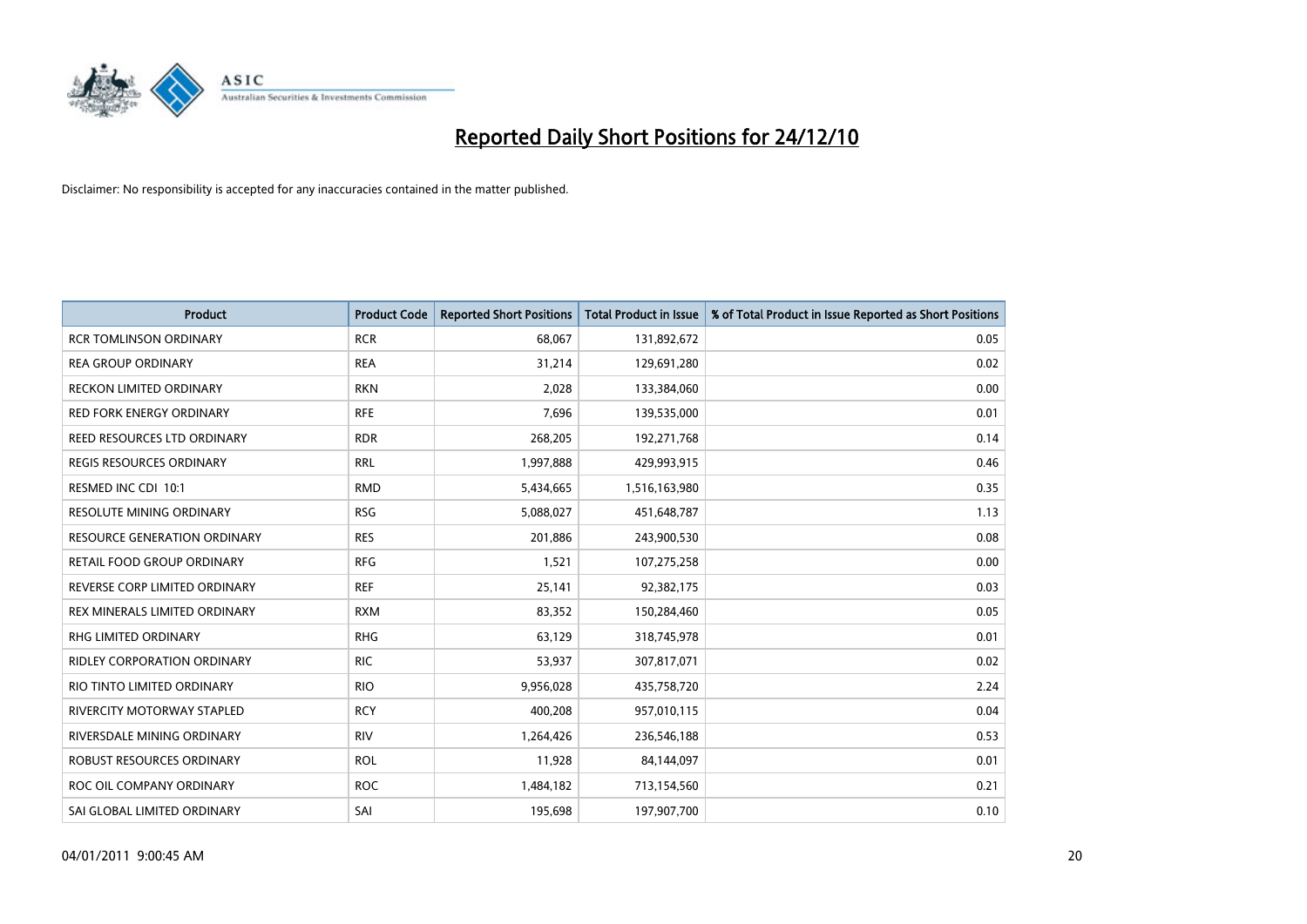

| Product                                  | <b>Product Code</b> | <b>Reported Short Positions</b> | <b>Total Product in Issue</b> | % of Total Product in Issue Reported as Short Positions |
|------------------------------------------|---------------------|---------------------------------|-------------------------------|---------------------------------------------------------|
| SALMAT LIMITED ORDINARY                  | <b>SLM</b>          | 80,138                          | 159,749,049                   | 0.05                                                    |
| SAMSON OIL & GAS LTD ORDINARY            | SSN                 | 436,000                         | 1,664,588,164                 | 0.03                                                    |
| SANDFIRE RESOURCES ORDINARY              | <b>SFR</b>          | 55,025                          | 148,157,539                   | 0.03                                                    |
| <b>SANTOS LTD ORDINARY</b>               | <b>STO</b>          | 2,489,556                       | 874,071,693                   | 0.28                                                    |
| SARACEN MINERAL ORDINARY                 | SAR                 | 344,350                         | 492,151,415                   | 0.06                                                    |
| SEDGMAN LIMITED ORDINARY                 | <b>SDM</b>          | 181,492                         | 207,997,898                   | 0.08                                                    |
| SEEK LIMITED ORDINARY                    | <b>SEK</b>          | 668,738                         | 336,584,488                   | 0.18                                                    |
| SENETAS CORPORATION ORDINARY             | <b>SEN</b>          | 756,999                         | 461,522,263                   | 0.16                                                    |
| SERVCORP LIMITED ORDINARY                | SRV                 | 152,480                         | 98,440,807                    | 0.15                                                    |
| SERVICE STREAM ORDINARY                  | <b>SSM</b>          | 344,663                         | 283,418,867                   | 0.12                                                    |
| SEVEN GROUP HOLDINGS ORDINARY            | <b>SVW</b>          | 171,718                         | 305,410,281                   | 0.05                                                    |
| SIGMA PHARMACEUTICAL ORDINARY            | <b>SIP</b>          | 10,272,214                      | 1,178,626,572                 | 0.88                                                    |
| SILEX SYSTEMS ORDINARY                   | <b>SLX</b>          | 172,033                         | 166,106,391                   | 0.10                                                    |
| SILVER LAKE RESOURCE ORDINARY            | <b>SLR</b>          | 283,646                         | 178,882,838                   | 0.16                                                    |
| SIMS METAL MGMT LTD ORDINARY             | SGM                 | 3,232,695                       | 204,892,257                   | 1.57                                                    |
| SINGAPORE TELECOMM. CHESS DEPOSITARY INT | SGT                 | 2,107,024                       | 369,458,397                   | 0.58                                                    |
| SKILLED GROUP LTD ORDINARY               | <b>SKE</b>          | 252,637                         | 190,738,408                   | 0.13                                                    |
| SKY CITY ENTERTAIN. ORDINARY             | <b>SKC</b>          | 3,403,917                       | 575,114,687                   | 0.59                                                    |
| <b>SKY NETWORK ORDINARY</b>              | <b>SKT</b>          | 198,560                         | 389,139,785                   | 0.05                                                    |
| SMS MANAGEMENT, ORDINARY                 | SMX                 | 11,118                          | 67,661,358                    | 0.02                                                    |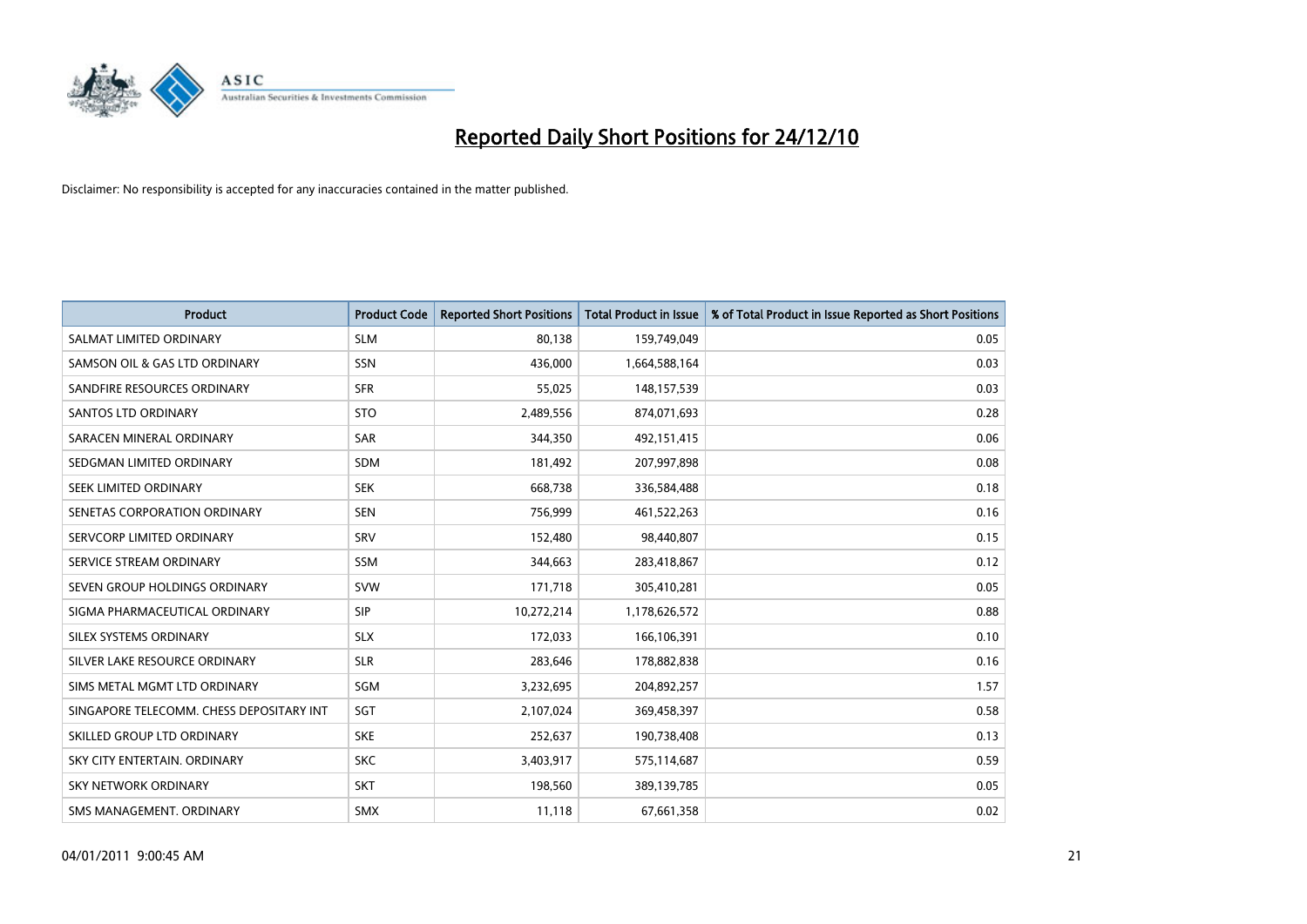

| Product                                   | <b>Product Code</b> | <b>Reported Short Positions</b> | <b>Total Product in Issue</b> | % of Total Product in Issue Reported as Short Positions |
|-------------------------------------------|---------------------|---------------------------------|-------------------------------|---------------------------------------------------------|
| SONIC HEALTHCARE ORDINARY                 | <b>SHL</b>          | 4,637,237                       | 388,429,875                   | 1.22                                                    |
| SOUL PATTINSON (W.H) ORDINARY             | SOL                 | 6                               | 238,640,580                   | 0.00                                                    |
| SP AUSNET STAPLED SECURITIES              | <b>SPN</b>          | 7,892,502                       | 2,795,115,439                 | 0.28                                                    |
| SPARK INFRASTRUCTURE STAPLEDNOTE&UNIT DEF | <b>SKIDA</b>        | 2,876,895                       | 1,326,734,264                 | 0.21                                                    |
| SPDR 200 FUND ETF UNITS                   | <b>STW</b>          | 18,044                          | 57,528,081                    | 0.03                                                    |
| SPECIALTY FASHION ORDINARY                | <b>SFH</b>          | 850,837                         | 191,268,264                   | 0.44                                                    |
| SPHERE MINERALS LTD ORDINARY              | <b>SPH</b>          | 7,507                           | 171,348,151                   | 0.00                                                    |
| SPOTLESS GROUP LTD ORDINARY               | <b>SPT</b>          | 1,494,390                       | 261,070,153                   | 0.58                                                    |
| ST BARBARA LIMITED ORDINARY               | <b>SBM</b>          | 2,635,258                       | 325,615,389                   | 0.82                                                    |
| STAGING CONNECTIONS ORDINARY              | <b>STG</b>          | 2,917,189                       | 78,317,726                    | 3.72                                                    |
| STANMORE COAL LTD ORDINARY                | <b>SMR</b>          | 52,531                          | 86,750,738                    | 0.06                                                    |
| STARPHARMA HOLDINGS ORDINARY              | <b>SPL</b>          | 1,564                           | 241,427,208                   | 0.00                                                    |
| STH AMERICAN COR LTD ORDINARY             | SAY                 | 9,200                           | 233,651,371                   | 0.00                                                    |
| STHN CROSS MEDIA ORDINARY                 | SXL                 | 391,509                         | 378,827,750                   | 0.10                                                    |
| STOCKLAND UNITS/ORD STAPLED               | SGP                 | 3,609,132                       | 2,383,036,717                 | 0.14                                                    |
| STRAITS RESOURCES ORDINARY                | SRL                 | 2,710,836                       | 255,203,613                   | 1.05                                                    |
| STW COMMUNICATIONS ORDINARY               | SGN                 | 249,514                         | 364,310,964                   | 0.07                                                    |
| SUNCORP GROUP LTD DEFERRED SETTLEMENT     | <b>SUNDA</b>        | 1,979,690                       | 1,281,390,524                 | 0.14                                                    |
| SUNDANCE RESOURCES ORDINARY               | <b>SDL</b>          | 6,284,102                       | 2,710,395,932                 | 0.23                                                    |
| SUNLAND GROUP LTD ORDINARY                | <b>SDG</b>          | 54,247                          | 226,093,183                   | 0.01                                                    |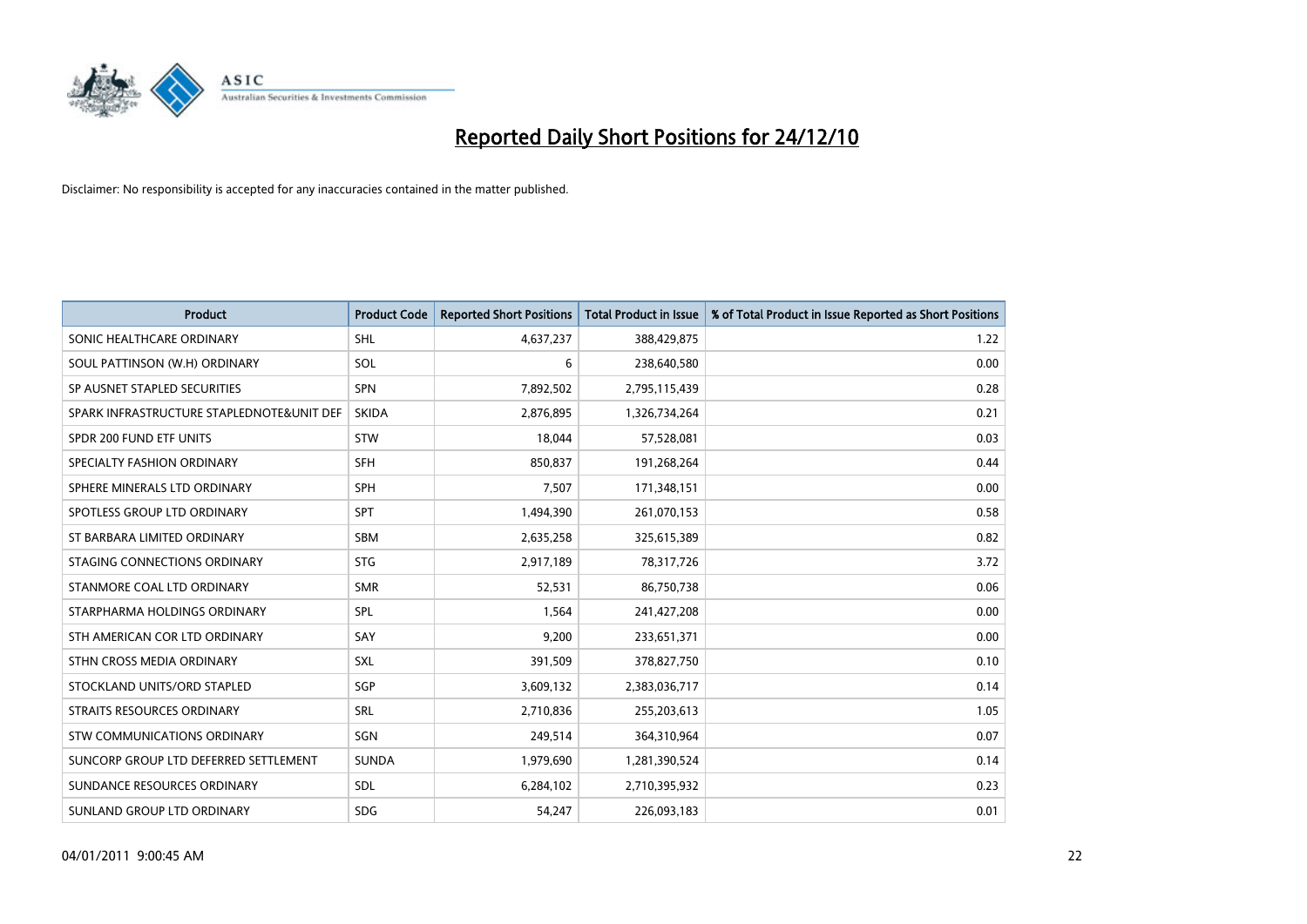

| <b>Product</b>                      | <b>Product Code</b> | <b>Reported Short Positions</b> | <b>Total Product in Issue</b> | % of Total Product in Issue Reported as Short Positions |
|-------------------------------------|---------------------|---------------------------------|-------------------------------|---------------------------------------------------------|
| SUPER RET REP LTD ORDINARY          | SUL                 | 51,439                          | 128,902,619                   | 0.04                                                    |
| SWICK MINING ORDINARY               | <b>SWK</b>          | 1,548                           | 236,724,970                   | 0.00                                                    |
| SYMEX HOLDINGS ORDINARY             | <b>SYM</b>          | 6,633                           | 125,037,628                   | 0.01                                                    |
| TABCORP HOLDINGS LTD ORDINARY       | <b>TAH</b>          | 1,546,066                       | 684,918,140                   | 0.23                                                    |
| <b>TALENT2 INTERNATION ORDINARY</b> | <b>TWO</b>          | 7                               | 141,671,625                   | 0.00                                                    |
| TANAMI GOLD NL ORDINARY             | <b>TAM</b>          | 36,201                          | 260,947,676                   | 0.01                                                    |
| TAP OIL LIMITED ORDINARY            | <b>TAP</b>          | 68,035                          | 240,967,311                   | 0.03                                                    |
| TASSAL GROUP LIMITED ORDINARY       | <b>TGR</b>          | 134,686                         | 146,304,404                   | 0.08                                                    |
| <b>TATTS GROUP LTD ORDINARY</b>     | <b>TTS</b>          | 4,739,882                       | 1,300,888,465                 | 0.34                                                    |
| TELECOM CORPORATION ORDINARY        | <b>TEL</b>          | 10,691,037                      | 1,924,622,088                 | 0.55                                                    |
| TELSTRA CORPORATION. ORDINARY       | <b>TLS</b>          | 7,407,901                       | 12,443,074,357                | 0.05                                                    |
| TEN NETWORK HOLDINGS ORDINARY       | <b>TEN</b>          | 13,244,092                      | 1,045,236,720                 | 1.29                                                    |
| TERANGA GOLD CORP CDI 1:1           | TGZ                 | 77,893                          | 163,777,979                   | 0.05                                                    |
| TFS CORPORATION LTD ORDINARY        | <b>TFC</b>          | 64,245                          | 227,360,909                   | 0.02                                                    |
| THE REJECT SHOP ORDINARY            | <b>TRS</b>          | 118,171                         | 26,033,570                    | 0.46                                                    |
| THOR MINING PLC CHESS DEPOSITARY    | <b>THR</b>          | 2,307                           | 288,754,017                   | 0.00                                                    |
| THORN GROUP LIMITED ORDINARY        | <b>TGA</b>          | 52,998                          | 129,459,770                   | 0.04                                                    |
| THUNDELARRA EXPLOR. ORDINARY        | <b>THX</b>          | 1,795                           | 153,412,482                   | 0.00                                                    |
| <b>TIGER RESOURCES ORDINARY</b>     | <b>TGS</b>          | 120,476                         | 597,373,151                   | 0.02                                                    |
| TIMBERCORP LIMITED ORDINARY         | <b>TIM</b>          | 90,074                          | 352,071,429                   | 0.02                                                    |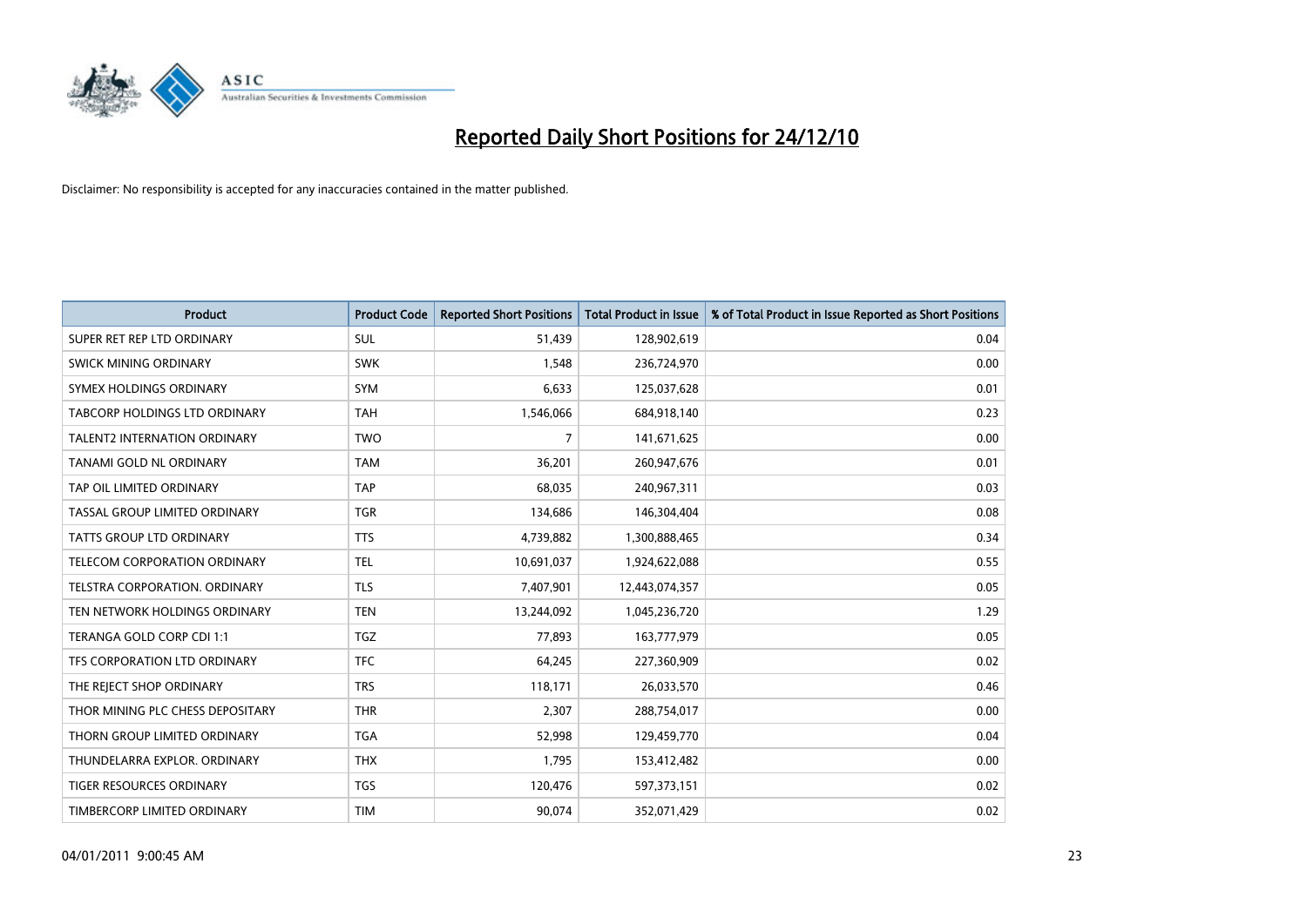

| <b>Product</b>                            | <b>Product Code</b> | <b>Reported Short Positions</b> | <b>Total Product in Issue</b> | % of Total Product in Issue Reported as Short Positions |
|-------------------------------------------|---------------------|---------------------------------|-------------------------------|---------------------------------------------------------|
| <b>TISHMAN SPEYER UNITS</b>               | <b>TSO</b>          | 1,373,427                       | 338,440,904                   | 0.40                                                    |
| TNG LIMITED ORDINARY                      | <b>TNG</b>          | 4,321                           | 258,055,076                   | 0.00                                                    |
| TOLL HOLDINGS LTD ORDINARY                | <b>TOL</b>          | 10,075,931                      | 706,577,616                   | 1.42                                                    |
| TORO ENERGY LIMITED ORDINARY              | <b>TOE</b>          | 75,404                          | 964,936,676                   | 0.00                                                    |
| <b>TOWER AUSTRALIA ORDINARY</b>           | <b>TAL</b>          | 88,755                          | 419,652,394                   | 0.01                                                    |
| <b>TOWER LIMITED ORDINARY</b>             | <b>TWR</b>          | 690,392                         | 260,653,431                   | 0.26                                                    |
| TOX FREE SOLUTIONS ORDINARY               | <b>TOX</b>          | 95,469                          | 91,855,500                    | 0.10                                                    |
| TPG TELECOM LIMITED ORDINARY              | <b>TPM</b>          | 2,664,819                       | 775,522,421                   | 0.32                                                    |
| TRANSFIELD SERV INFR STAPLED SECURITIES   | <b>TSI</b>          | 258,212                         | 434,862,971                   | 0.06                                                    |
| <b>TRANSFIELD SERVICES ORDINARY</b>       | <b>TSE</b>          | 2,733,513                       | 516,941,447                   | 0.53                                                    |
| TRANSPACIFIC INDUST. ORDINARY             | <b>TPI</b>          | 11,783,114                      | 960,638,735                   | 1.20                                                    |
| TRANSURBAN GROUP TRIPLE STAPLED SEC.      | <b>TCL</b>          | 1,865,400                       | 1,441,290,633                 | 0.12                                                    |
| TRINITY GROUP STAPLED SECURITIES          | <b>TCO</b>          | 3,419                           | 231,701,539                   | 0.00                                                    |
| TROY RESOURCES NL ORDINARY                | <b>TRY</b>          | 140,918                         | 87,477,823                    | 0.15                                                    |
| <b>UGL LIMITED ORDINARY</b>               | <b>UGL</b>          | 4,386,240                       | 166,028,705                   | 2.65                                                    |
| UNILIFE CORPORATION CDI US PROHIBITED     | <b>UNS</b>          | 85,486                          | 237,271,806                   | 0.04                                                    |
| UXC LIMITED ORDINARY                      | <b>UXC</b>          | 14,271                          | 305,789,718                   | 0.00                                                    |
| VALAD PROPERTY GROUP STAPLED US PROHIBIT. | <b>VPG</b>          | 3,857,435                       | 115,108,116                   | 3.35                                                    |
| <b>VDM GROUP LIMITED ORDINARY</b>         | <b>VMG</b>          | 11,116                          | 193,127,749                   | 0.01                                                    |
| VENTURE MINERALS ORDINARY                 | <b>VMS</b>          | 6,500                           | 220,943,592                   | 0.00                                                    |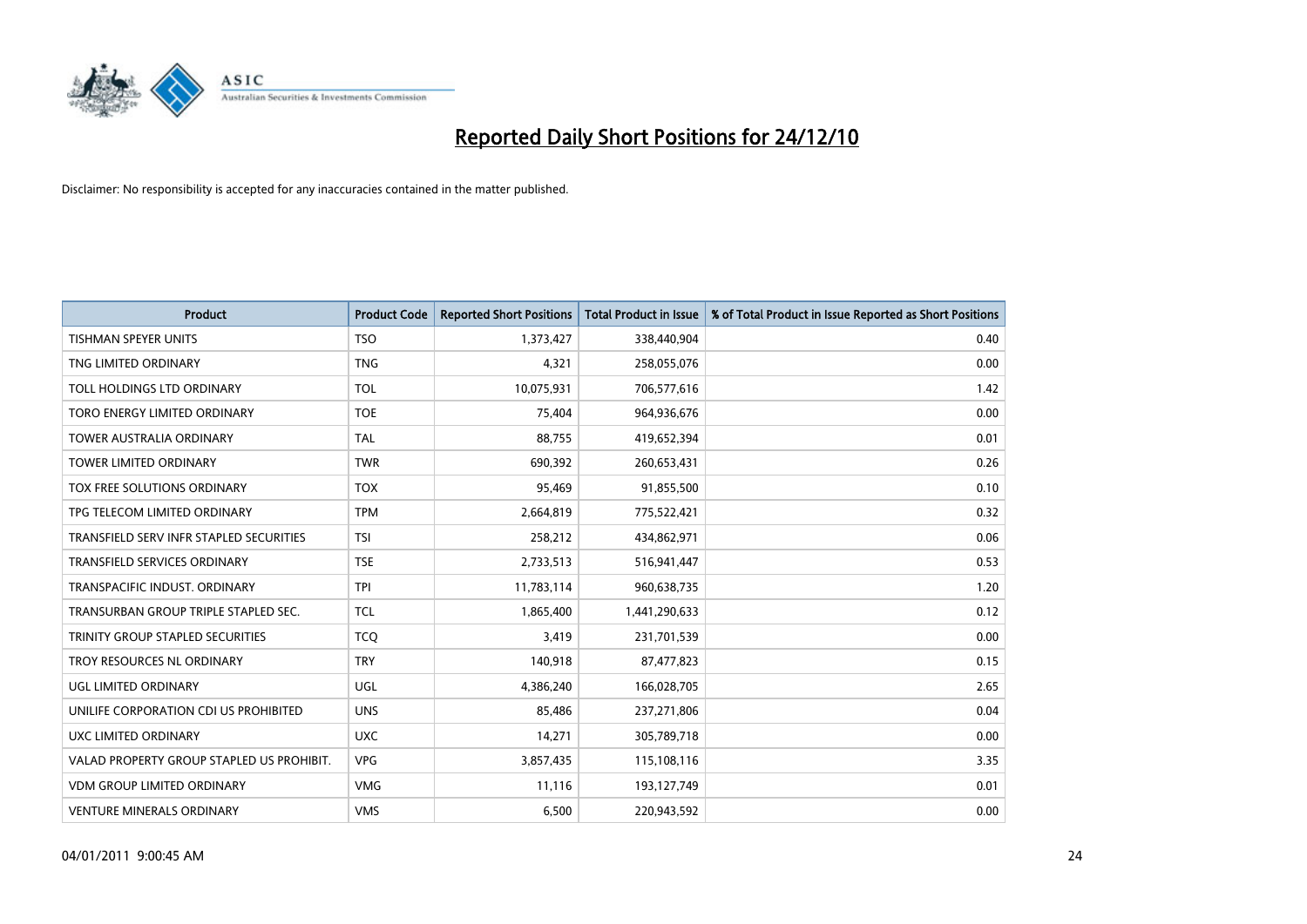

| Product                                | <b>Product Code</b> | <b>Reported Short Positions</b> | <b>Total Product in Issue</b> | % of Total Product in Issue Reported as Short Positions |
|----------------------------------------|---------------------|---------------------------------|-------------------------------|---------------------------------------------------------|
| <b>VILLAGE ROADSHOW LTD ORDINARY</b>   | <b>VRL</b>          | 450                             | 151,668,100                   | 0.00                                                    |
| VIRGIN BLUE HOLDINGS ORDINARY          | <b>VBA</b>          | 7,322,768                       | 2,210,197,600                 | 0.33                                                    |
| VISION GROUP HLDGS ORDINARY            | <b>VGH</b>          | 78,000                          | 72,771,187                    | 0.11                                                    |
| <b>VITA GROUP LTD ORDINARY</b>         | <b>VTG</b>          | 75,190                          | 142,499,800                   | 0.05                                                    |
| VITERRA INC CDI 1:1                    | <b>VTA</b>          | 4,177                           | 68,629,939                    | 0.01                                                    |
| VNGD US TOTAL MARKET CDI 1:1           | <b>VTS</b>          | 4,476                           | 318,002                       | 1.41                                                    |
| <b>WAREHOUSE GROUP ORDINARY</b>        | <b>WHS</b>          | 76,160                          | 311,195,868                   | 0.02                                                    |
| WATPAC LIMITED ORDINARY                | <b>WTP</b>          | 68,522                          | 183,341,382                   | 0.03                                                    |
| <b>WDS LIMITED ORDINARY</b>            | <b>WDS</b>          | 41,255                          | 143,107,458                   | 0.03                                                    |
| WEBJET LIMITED ORDINARY                | <b>WEB</b>          | 66,338                          | 77,661,278                    | 0.09                                                    |
| <b>WESFARMERS LIMITED ORDINARY</b>     | <b>WES</b>          | 20,049,093                      | 1,005,182,279                 | 1.99                                                    |
| WESFARMERS LIMITED PARTIALLY PROTECTED | <b>WESN</b>         | 1,265,428                       | 151,889,883                   | 0.82                                                    |
| WEST AUSTRALIAN NEWS ORDINARY          | <b>WAN</b>          | 8,481,712                       | 219,668,970                   | 3.87                                                    |
| WESTERN AREAS NL ORDINARY              | <b>WSA</b>          | 6,162,170                       | 179,735,899                   | 3.42                                                    |
| WESTERN DESERT RES. ORDINARY           | <b>WDR</b>          | 948                             | 154,684,108                   | 0.00                                                    |
| WESTFIELD GROUP ORD/UNIT STAPLED SEC   | <b>WDC</b>          | 5,840,955                       | 2,307,773,663                 | 0.23                                                    |
| WESTFIELD RETAIL TST UNIT STAPLED      | <b>WRT</b>          | 14,435,911                      | 3,054,166,195                 | 0.48                                                    |
| <b>WESTPAC BANKING CORP ORDINARY</b>   | <b>WBC</b>          | 15,898,255                      | 3,005,173,191                 | 0.50                                                    |
| WHITE ENERGY COMPANY ORDINARY          | <b>WEC</b>          | 13,092,341                      | 307,225,811                   | 4.26                                                    |
| WHITEHAVEN COAL ORDINARY               | <b>WHC</b>          | 1,670,097                       | 493,650,070                   | 0.33                                                    |